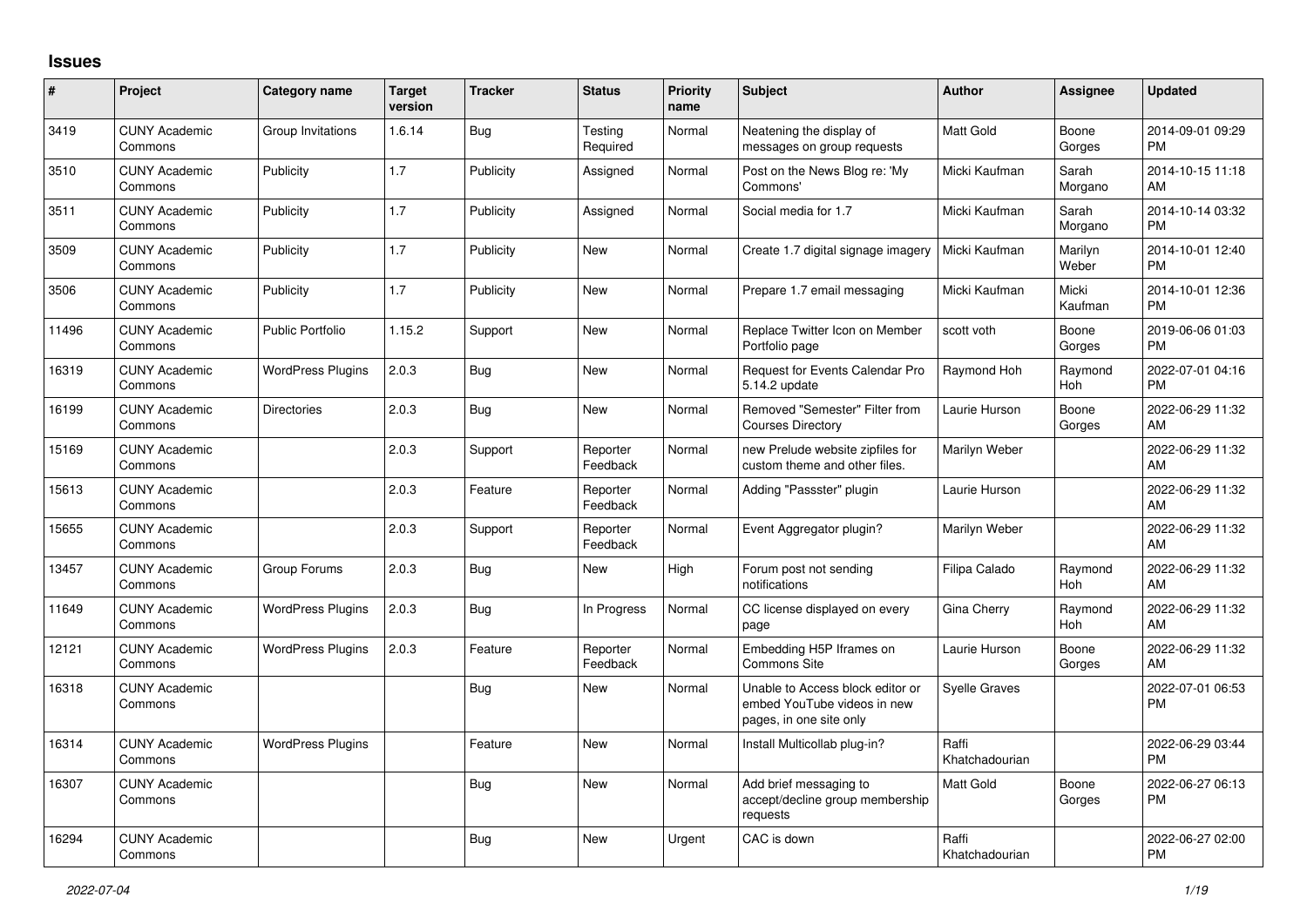| #     | Project                         | <b>Category name</b>     | <b>Target</b><br>version | <b>Tracker</b> | <b>Status</b>        | Priority<br>name | <b>Subject</b>                                                       | <b>Author</b>           | <b>Assignee</b> | <b>Updated</b>                |
|-------|---------------------------------|--------------------------|--------------------------|----------------|----------------------|------------------|----------------------------------------------------------------------|-------------------------|-----------------|-------------------------------|
| 16290 | <b>CUNY Academic</b><br>Commons |                          |                          | Feature        | Reporter<br>Feedback | Normal           | Add Table Of Contents Block<br>plug-in                               | Raffi<br>Khatchadourian |                 | 2022-06-24 10:26<br>AM        |
| 16255 | <b>CUNY Academic</b><br>Commons | WordPress (misc)         |                          | <b>Bug</b>     | <b>New</b>           | Normal           | Need to define 'MULTISITE'<br>constant in wp-config.php              | Raymond Hoh             |                 | 2022-06-19 09:31<br>AM        |
| 16245 | <b>CUNY Academic</b><br>Commons | WordPress (misc)         |                          | Bug            | Reporter<br>Feedback | Normal           | Save Button missing on<br>WordPress Profile page                     | scott voth              | Raymond<br>Hoh  | 2022-06-16 03:09<br><b>PM</b> |
| 16177 | <b>CUNY Academic</b><br>Commons | Reply By Email           |                          | Bug            | <b>New</b>           | Normal           | Switch to Inbound mode for RBE                                       | Raymond Hoh             | Raymond<br>Hoh  | 2022-05-30 04:32<br><b>PM</b> |
| 16110 | <b>CUNY Academic</b><br>Commons |                          |                          | Support        | Reporter<br>Feedback | Normal           | remove Creative Commons<br>license from pages?                       | Marilyn Weber           | Raymond<br>Hoh  | 2022-05-17 06:11<br><b>PM</b> |
| 16099 | <b>CUNY Academic</b><br>Commons |                          |                          | Support        | Reporter<br>Feedback | Normal           | request for Newsletter Glue                                          | Marilyn Weber           |                 | 2022-05-13 12:14<br><b>PM</b> |
| 15685 | <b>CUNY Academic</b><br>Commons |                          |                          | Support        | New                  | High             | problem with chrome?                                                 | Marilyn Weber           |                 | 2022-04-25 03:40<br><b>PM</b> |
| 15767 | <b>CUNY Academic</b><br>Commons | WordPress (misc)         |                          | Support        | <b>New</b>           | Normal           | Site loading slowly                                                  | scott voth              | Boone<br>Gorges | 2022-04-04 08:56<br><b>PM</b> |
| 15757 | <b>CUNY Academic</b><br>Commons |                          |                          | Bug            | <b>New</b>           | Normal           | Members # do not match                                               | Laurie Hurson           |                 | 2022-03-30 04:52<br><b>PM</b> |
| 15565 | <b>CUNY Academic</b><br>Commons |                          |                          | Support        | <b>New</b>           | Normal           | Events - send updates to an email<br>listserv                        | Marilyn Weber           |                 | 2022-03-10 01:06<br><b>PM</b> |
| 15516 | <b>CUNY Academic</b><br>Commons | <b>WordPress Plugins</b> |                          | <b>Bug</b>     | Reporter<br>Feedback | Normal           | Can't publish or save draft of post<br>on wordpress.com              | Raffi<br>Khatchadourian | Raymond<br>Hoh  | 2022-03-02 05:52<br><b>PM</b> |
| 15370 | <b>CUNY Academic</b><br>Commons |                          |                          | Support        | Reporter<br>Feedback | Normal           | All-in-One Event Calendar?                                           | Marilyn Weber           |                 | 2022-02-17 11:03<br>AM        |
| 15260 | <b>CUNY Academic</b><br>Commons |                          |                          | Support        | Reporter<br>Feedback | Normal           | Diacritical markings   European<br><b>Stages</b>                     | <b>Marilyn Weber</b>    |                 | 2022-02-04 08:16<br>AM        |
| 15045 | <b>CUNY Academic</b><br>Commons |                          |                          | Support        | <b>New</b>           | Normal           | no result for KCeL in the search<br>box on the commons               | Marilyn Weber           |                 | 2021-12-10 11:29<br>AM        |
| 14908 | <b>CUNY Academic</b><br>Commons | Performance              |                          | <b>Bug</b>     | <b>New</b>           | Normal           | Stale object cache on cdev                                           | Raymond Hoh             | Boone<br>Gorges | 2021-12-07 09:45<br>AM        |
| 14940 | <b>CUNY Academic</b><br>Commons |                          |                          | Bug            | <b>New</b>           | Normal           | Discrepancy between Commons<br>profile "sites" and actual # of sites | Laurie Hurson           |                 | 2021-11-08 11:09<br>AM        |
| 14936 | <b>CUNY Academic</b><br>Commons |                          |                          | <b>Bug</b>     | New                  | Normal           | Commons websites blocked by<br>SPS campus network                    | Laurie Hurson           |                 | 2021-11-03 03:57<br><b>PM</b> |
| 14792 | <b>CUNY Academic</b><br>Commons |                          |                          | Bug            | <b>New</b>           | Normal           | Inconsistent email notifications<br>from gravity forms               | Raffi<br>Khatchadourian |                 | 2021-10-04 01:50<br><b>PM</b> |
| 14784 | <b>CUNY Academic</b><br>Commons |                          |                          | Support        | Reporter<br>Feedback | Normal           | User report of logo problem when<br>using Customizer theme           | Marilyn Weber           |                 | 2021-09-17 10:25<br>AM        |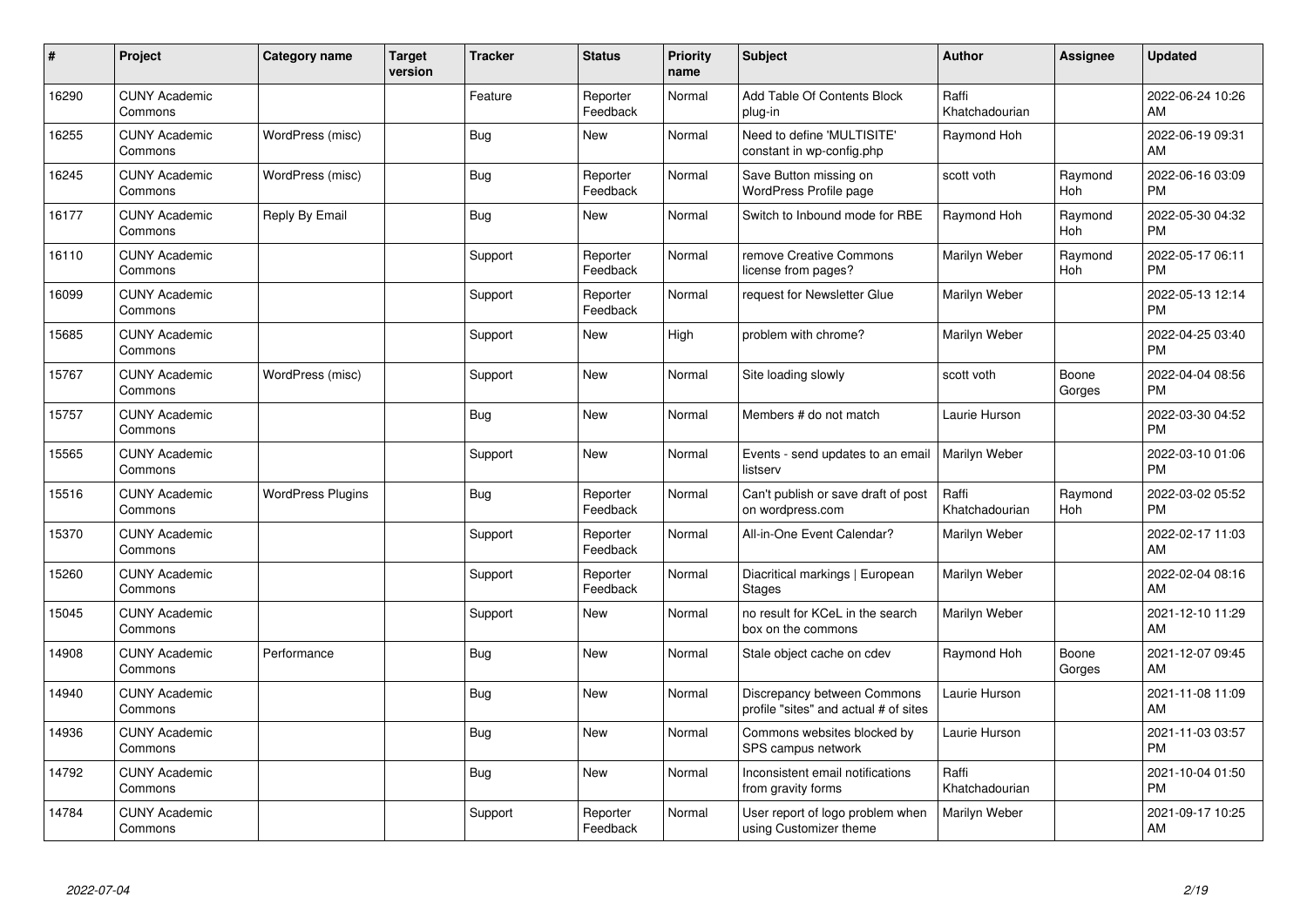| #     | Project                                                                 | <b>Category name</b>           | <b>Target</b><br>version | <b>Tracker</b> | <b>Status</b>        | <b>Priority</b><br>name | <b>Subject</b>                                                         | <b>Author</b>      | Assignee                 | <b>Updated</b>                |
|-------|-------------------------------------------------------------------------|--------------------------------|--------------------------|----------------|----------------------|-------------------------|------------------------------------------------------------------------|--------------------|--------------------------|-------------------------------|
| 11968 | JustPublics@365<br>MediaCamp                                            |                                |                          | Feature        | New                  | Normal                  | Nanoscience Retractable Display<br>Unit                                | Donald Cherry      | <b>Bonnie</b><br>Eissner | 2021-02-19 08:50<br>AM        |
| 12062 | AD/O365 Transition<br>from NonMatric to<br><b>Matriculated Students</b> |                                |                          | Feature        | In Progress          | Normal                  | create solution and console<br>project                                 | Emilio Rodriguez   | Emilio<br>Rodriguez      | 2019-11-12 03:56<br><b>PM</b> |
| 8992  | <b>NYCDH Community</b><br>Site                                          |                                |                          | <b>Bug</b>     | Assigned             | Normal                  | Multiple RBE error reports                                             | <b>Matt Gold</b>   | Raymond<br>Hoh           | 2017-12-11 05:43<br><b>PM</b> |
| 2618  | <b>NYCDH Community</b><br>Site                                          |                                |                          | Bug            | Assigned             | Low                     | Mark blogs as spam when created   Matt Gold<br>by users marked as spam |                    | Boone<br>Gorges          | 2013-06-09 11:38<br><b>PM</b> |
| 2571  | <b>NYCDH Community</b><br>Site                                          |                                |                          | Feature        | Assigned             | Normal                  | Add Google custom search box to<br>homepage                            | Mark Newton        | Raymond<br>Hoh           | 2013-05-18 07:49<br><b>PM</b> |
| 2574  | NYCDH Community<br>Site                                                 |                                |                          | Feature        | Assigned             | Normal                  | Add Way to Upload Files to<br>Groups                                   | <b>Mark Newton</b> | Raymond<br>Hoh           | 2013-05-18 07:46<br><b>PM</b> |
| 2576  | NYCDH Community<br>Site                                                 |                                |                          | Bug            | Hold                 | Low                     | Test Next Button in Javascript<br><b>Tutorial Under Activities</b>     | <b>Mark Newton</b> | Alex Gil                 | 2013-05-18 02:55<br><b>PM</b> |
| 2573  | NYCDH Community<br><b>Site</b>                                          |                                |                          | Feature        | Reporter<br>Feedback | Normal                  | Add dh_nyc twitter list feed to site                                   | <b>Mark Newton</b> | Matt Gold                | 2013-05-16 11:42<br><b>PM</b> |
| 2577  | NYCDH Community<br>Site                                                 |                                |                          | Feature        | Assigned             | Low                     | Investigate Potential to Add Links<br>to the Forum                     | <b>Mark Newton</b> | Alex Gil                 | 2013-05-16 09:40<br><b>PM</b> |
| 13891 | <b>CUNY Academic</b><br>Commons                                         | Internal Tools and<br>Workflow | 2.1.0                    | Feature        | <b>New</b>           | Normal                  | Migrate automated linting to<br>GitHub Actions                         | Boone Gorges       | Jeremy Felt              | 2022-06-29 11:13<br>AM        |
| 10439 | <b>CUNY Academic</b><br>Commons                                         | Design                         | 2.1.0                    | Design/UX      | New                  | Normal                  | Create Style Guide for Commons                                         | Sonja Leix         | Sara Cannon              | 2022-06-28 01:43<br><b>PM</b> |
| 13946 | <b>CUNY Academic</b><br>Commons                                         | <b>WordPress Plugins</b>       | 2.1.0                    | Support        | Assigned             | Normal                  | Custom Embed handler For<br>OneDrive files                             | scott voth         | Raymond<br>Hoh           | 2022-05-26 10:46<br>AM        |
| 15194 | <b>CUNY Academic</b><br>Commons                                         | Internal Tools and<br>Workflow | 2.1.0                    | Feature        | <b>New</b>           | Normal                  | PHPCS sniff for un-restored<br>switch_to_blog() calls                  | Boone Gorges       | Jeremy Felt              | 2022-05-26 10:45<br>AM        |
| 15883 | <b>CUNY Academic</b><br>Commons                                         |                                | 2.1.0                    | Feature        | <b>New</b>           | Normal                  | Release BPGES update                                                   | Boone Gorges       | Boone<br>Gorges          | 2022-05-26 10:39<br>AM        |
| 10580 | <b>CUNY Academic</b><br>Commons                                         | Information<br>Architecture    | Future<br>release        | Design/UX      | <b>New</b>           | Normal                  | Primary nav item review                                                | Boone Gorges       | Sara Cannon              | 2022-06-28 01:29<br><b>PM</b> |
| 15604 | <b>CUNY Academic</b><br>Commons                                         | <b>Email Notifications</b>     | Future<br>release        | Feature        | Assigned             | Normal                  | Restructure Commons Group<br><b>Digest Email Messages</b>              | Matt Gold          | Boone<br>Gorges          | 2022-05-26 10:45<br>AM        |
| 16092 | <b>CUNY Academic</b><br>Commons                                         |                                | Future<br>release        | Feature        | Hold                 | Normal                  | Don't show main site in Site<br>search results                         | Boone Gorges       | Boone<br>Gorges          | 2022-05-17 03:12<br><b>PM</b> |
| 14787 | <b>CUNY Academic</b><br>Commons                                         | <b>Plugin Packages</b>         | Future<br>release        | Feature        | <b>New</b>           | Normal                  | Creating a "Design" plugin<br>package                                  | Laurie Hurson      | scott voth               | 2022-04-27 04:56<br><b>PM</b> |
| 10380 | <b>CUNY Academic</b><br>Commons                                         | WordPress (misc)               | Future<br>release        | Feature        | In Progress          | Normal                  | Remove blacklisted plugins                                             | Boone Gorges       |                          | 2022-04-26 12:00<br><b>PM</b> |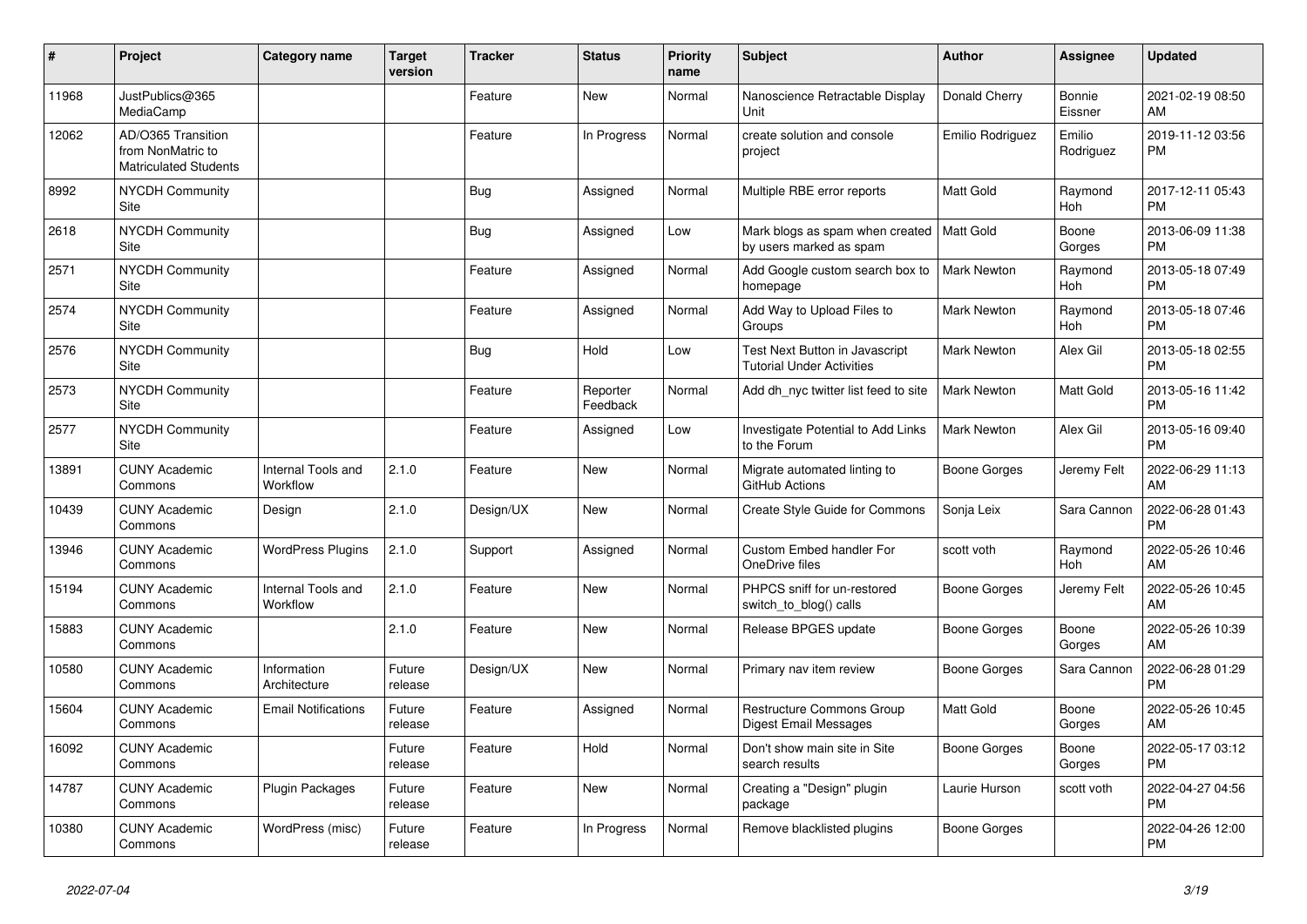| $\#$  | Project                         | <b>Category name</b>       | Target<br>version | <b>Tracker</b> | <b>Status</b>        | <b>Priority</b><br>name | <b>Subject</b>                                                                             | <b>Author</b>    | Assignee          | <b>Updated</b>                |
|-------|---------------------------------|----------------------------|-------------------|----------------|----------------------|-------------------------|--------------------------------------------------------------------------------------------|------------------|-------------------|-------------------------------|
| 11843 | <b>CUNY Academic</b><br>Commons | WordPress (misc)           | Future<br>release | Design/UX      | New                  | Normal                  | Tweaking the Gutenberg Editor<br>Interface                                                 | Laurie Hurson    |                   | 2022-04-26 12:00<br><b>PM</b> |
| 11243 | <b>CUNY Academic</b><br>Commons | BuddyPress (misc)          | Future<br>release | Bug            | New                  | Normal                  | Audit bp-custom.php                                                                        | Raymond Hoh      | Raymond<br>Hoh    | 2022-04-26 11:59<br>AM        |
| 8835  | <b>CUNY Academic</b><br>Commons | Blogs (BuddyPress)         | Future<br>release | Feature        | <b>New</b>           | Normal                  | Extend cuny is shortlinks to sites                                                         | Luke Waltzer     | Boone<br>Gorges   | 2022-04-26 11:59<br>AM        |
| 8900  | <b>CUNY Academic</b><br>Commons | Accessibility              | Future<br>release | Feature        | Assigned             | Normal                  | Look into tools to enforce<br>accessibility in WP environment                              | Matt Gold        | Boone<br>Gorges   | 2022-04-26 11:59<br>AM        |
| 8901  | <b>CUNY Academic</b><br>Commons | Accessibility              | Future<br>release | Feature        | Assigned             | Normal                  | Theme analysis for accessibility                                                           | <b>Matt Gold</b> | Boone<br>Gorges   | 2022-04-26 11:59<br>AM        |
| 14184 | <b>CUNY Academic</b><br>Commons | <b>Public Portfolio</b>    | Future<br>release | Feature        | New                  | Normal                  | Centralized mechanism for storing<br>Campus affiliations                                   | Boone Gorges     | Boone<br>Gorges   | 2022-01-04 11:35<br>AM        |
| 14987 | <b>CUNY Academic</b><br>Commons | <b>WordPress Plugins</b>   | Future<br>release | <b>Bug</b>     | <b>New</b>           | Normal                  | Elementor update causes<br>database freeze-up                                              | Boone Gorges     | Boone<br>Gorges   | 2021-11-29 12:02<br><b>PM</b> |
| 10226 | <b>CUNY Academic</b><br>Commons | Courses                    | Future<br>release | Feature        | <b>New</b>           | Normal                  | Add "My Courses" to drop down<br>list                                                      | scott voth       | Boone<br>Gorges   | 2021-11-19 12:42<br><b>PM</b> |
| 13835 | <b>CUNY Academic</b><br>Commons | WordPress (misc)           | Future<br>release | Feature        | New                  | Normal                  | Allow OneSearch widget to have<br>'CUNY' as campus                                         | Boone Gorges     | Boone<br>Gorges   | 2021-11-19 12:39<br><b>PM</b> |
| 13331 | <b>CUNY Academic</b><br>Commons | Site cloning               | Future<br>release | <b>Bug</b>     | New                  | Normal                  | Combine Site Template and Clone<br>operations                                              | Boone Gorges     | Jeremy Felt       | 2021-11-19 12:39<br><b>PM</b> |
| 13650 | <b>CUNY Academic</b><br>Commons | Group Library              | Future<br>release | Feature        | <b>New</b>           | Normal                  | Forum Attachments in Group<br>Library                                                      | Laurie Hurson    |                   | 2021-11-19 12:30<br><b>PM</b> |
| 14309 | <b>CUNY Academic</b><br>Commons | Group Library              | Future<br>release | Feature        | New                  | Normal                  | Better handling of<br>bp_group_document file download<br>attempts when file is not present | Boone Gorges     | Boone<br>Gorges   | 2021-11-19 12:28<br><b>PM</b> |
| 13199 | <b>CUNY Academic</b><br>Commons | Group Forums               | Future<br>release | Feature        | <b>New</b>           | Normal                  | <b>Favoring Groups over bbPress</b><br>plugin                                              | Colin McDonald   | Colin<br>McDonald | 2021-11-19 12:28<br><b>PM</b> |
| 13358 | <b>CUNY Academic</b><br>Commons | Group Forums               | Future<br>release | Feature        | New                  | Normal                  | Improved UI for group forum<br>threading settings                                          | Boone Gorges     | Raymond<br>Hoh    | 2021-11-19 12:27<br><b>PM</b> |
| 12042 | <b>CUNY Academic</b><br>Commons | <b>Email Notifications</b> | Future<br>release | Feature        | New                  | Normal                  | Improved error logging for BPGES<br>send queue                                             | Boone Gorges     | Boone<br>Gorges   | 2021-11-19 12:25<br>PM        |
| 14496 | <b>CUNY Academic</b><br>Commons | Domain Mapping             | Future<br>release | <b>Bug</b>     | New                  | Normal                  | Mapped domain SSO uses<br>third-party cookies                                              | Raymond Hoh      | Raymond<br>Hoh    | 2021-05-24 04:03<br><b>PM</b> |
| 14113 | <b>CUNY Academic</b><br>Commons | WordPress (misc)           | Future<br>release | <b>Bug</b>     | Hold                 | Normal                  | Block Editor Not Working on this<br>page - Json error                                      | scott voth       | Boone<br>Gorges   | 2021-03-05 11:01<br>AM        |
| 7115  | <b>CUNY Academic</b><br>Commons | Groups (misc)              | Future<br>release | Feature        | Reporter<br>Feedback | Normal                  | make licensing info clear during<br>group creation                                         | <b>Matt Gold</b> | Raymond<br>Hoh    | 2020-12-08 11:32<br>AM        |
| 13466 | <b>CUNY Academic</b><br>Commons | Cavalcade                  | Future<br>release | Feature        | <b>New</b>           | Normal                  | Automated cleanup for duplicate<br>Cavalcade tasks                                         | Boone Gorges     | Boone<br>Gorges   | 2020-10-13 05:24<br>PM        |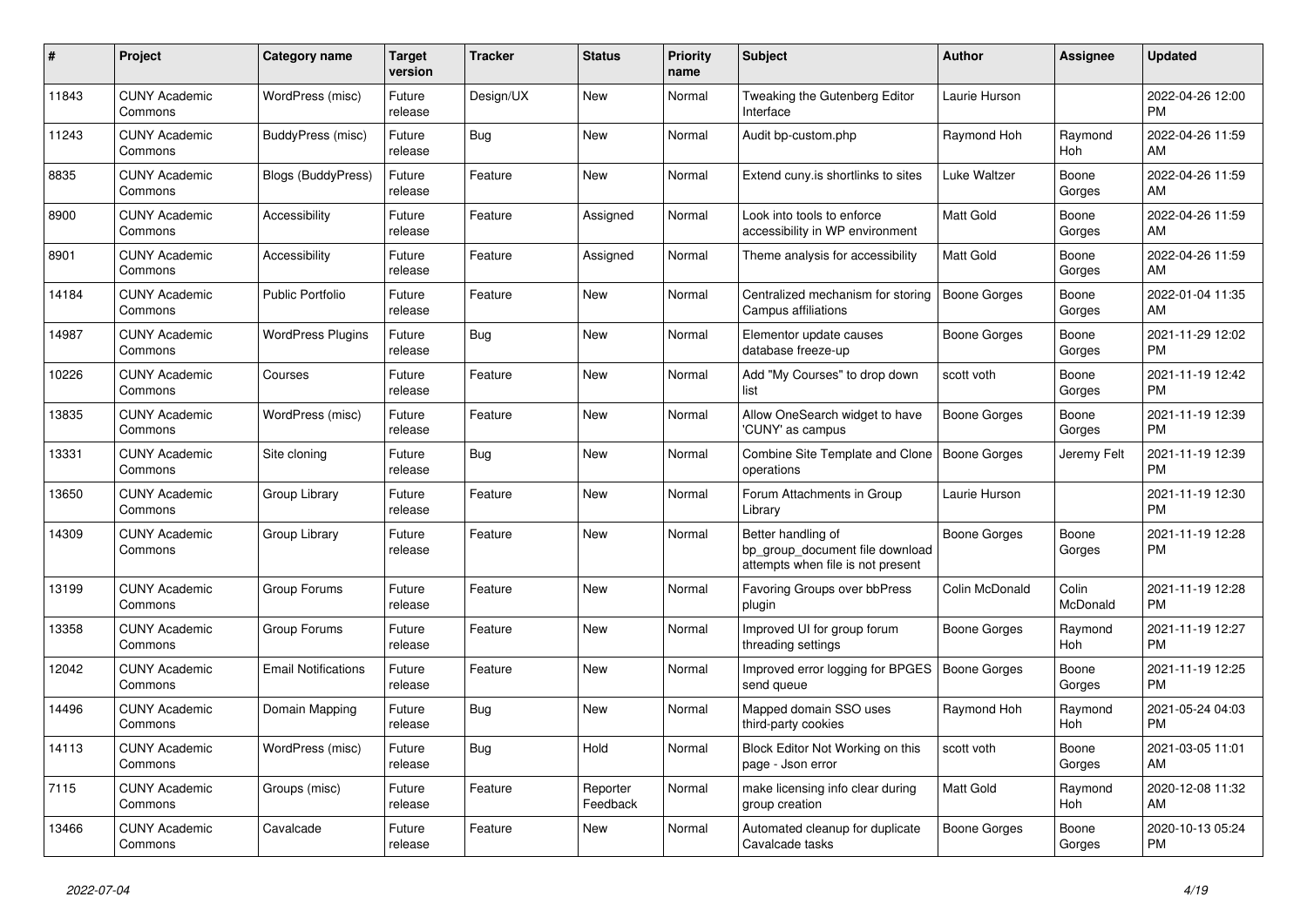| #     | Project                         | Category name              | <b>Target</b><br>version | <b>Tracker</b> | <b>Status</b>        | <b>Priority</b><br>name | <b>Subject</b>                                                                      | <b>Author</b>       | Assignee            | <b>Updated</b>                |
|-------|---------------------------------|----------------------------|--------------------------|----------------|----------------------|-------------------------|-------------------------------------------------------------------------------------|---------------------|---------------------|-------------------------------|
| 13370 | <b>CUNY Academic</b><br>Commons | Group Library              | Future<br>release        | Feature        | New                  | Normal                  | Library bulk deletion and folder<br>editing                                         | Colin McDonald      | Boone<br>Gorges     | 2020-10-13 10:41<br>AM        |
| 3002  | <b>CUNY Academic</b><br>Commons | Search                     | Future<br>release        | Feature        | Assigned             | Normal                  | Overhaul CAC search by using<br>external search appliance                           | Boone Gorges        | Boone<br>Gorges     | 2020-07-15 03:05<br><b>PM</b> |
| 13048 | <b>CUNY Academic</b><br>Commons | Shortcodes and<br>embeds   | Future<br>release        | Feature        | New                  | Normal                  | Jupyter Notebooks support                                                           | Boone Gorges        |                     | 2020-07-14 11:46<br>AM        |
| 10354 | <b>CUNY Academic</b><br>Commons | <b>Public Portfolio</b>    | Future<br>release        | Feature        | <b>New</b>           | Normal                  | Opt out of Having a Profile Page                                                    | scott voth          | Chris Stein         | 2020-05-12 10:43<br>AM        |
| 5581  | <b>CUNY Academic</b><br>Commons | Analytics                  | Future<br>release        | Feature        | Assigned             | Normal                  | Explore alternatives to Google<br>Analytics                                         | Matt Gold           | Valerie<br>Townsend | 2020-04-17 03:12<br><b>PM</b> |
| 12573 | <b>CUNY Academic</b><br>Commons | <b>WordPress Plugins</b>   | Future<br>release        | Bug            | New                  | Normal                  | <b>CommentPress Core Issues</b>                                                     | scott voth          |                     | 2020-03-24 04:32<br><b>PM</b> |
| 12446 | <b>CUNY Academic</b><br>Commons | Groups (misc)              | Future<br>release        | Feature        | Reporter<br>Feedback | Normal                  | Toggle default site to group forum<br>posting                                       | Laurie Hurson       | Laurie Hurson       | 2020-03-10 11:57<br>AM        |
| 11971 | <b>CUNY Academic</b><br>Commons | <b>Email Notifications</b> | Future<br>release        | Bug            | Reporter<br>Feedback | Low                     | Pictures obscured in emailed post<br>notifications                                  | Marilyn Weber       | Raymond<br>Hoh      | 2019-11-21 01:14<br><b>PM</b> |
| 12091 | <b>CUNY Academic</b><br>Commons | <b>Group Files</b>         | Future<br>release        | Feature        | New                  | Normal                  | Improved pre-upload file validation<br>for bp-group-documents                       | <b>Boone Gorges</b> | Boone<br>Gorges     | 2019-11-14 01:21<br><b>PM</b> |
| 11945 | <b>CUNY Academic</b><br>Commons | Reckoning                  | Future<br>release        | Feature        | Reporter<br>Feedback | Normal                  | Add Comments bubble to<br>Reckoning views                                           | <b>Boone Gorges</b> | Boone<br>Gorges     | 2019-11-12 05:14<br><b>PM</b> |
| 8836  | <b>CUNY Academic</b><br>Commons | <b>Blogs (BuddyPress)</b>  | Future<br>release        | Feature        | Assigned             | Normal                  | Redesign site launch process                                                        | Matt Gold           | Boone<br>Gorges     | 2019-10-03 02:49<br><b>PM</b> |
| 11789 | <b>CUNY Academic</b><br>Commons | Courses                    | Future<br>release        | Feature        | New                  | Normal                  | Ability to remove item from<br>Courses list                                         | Laurie Hurson       | Sonja Leix          | 2019-09-24 12:28<br><b>PM</b> |
| 11860 | <b>CUNY Academic</b><br>Commons | Registration               | Future<br>release        | Feature        | New                  | Normal                  | <b>Ensure Students Are Aware They</b><br>Can Use Aliases At Registration            | scott voth          |                     | 2019-09-24 08:46<br>AM        |
| 11788 | <b>CUNY Academic</b><br>Commons | <b>WordPress Plugins</b>   | Future<br>release        | Support        | Reporter<br>Feedback | Normal                  | Plugin Request - Browse Aloud                                                       | scott voth          |                     | 2019-09-24 08:42<br>AM        |
| 5050  | <b>CUNY Academic</b><br>Commons | Social Paper               | Future<br>release        | Feature        | New                  | Low                     | Making comments visible in SP<br>editing mode (SP suggestion #1)                    | Marilyn Weber       | Samantha<br>Raddatz | 2019-09-17 11:10<br><b>PM</b> |
| 11834 | <b>CUNY Academic</b><br>Commons | <b>Group Files</b>         | Future<br>release        | Feature        | New                  | Normal                  | Improved tools for managing<br>group file folders                                   | Boone Gorges        | Sonja Leix          | 2019-09-06 03:55<br><b>PM</b> |
| 11531 | <b>CUNY Academic</b><br>Commons | Events                     | Future<br>release        | Feature        | <b>New</b>           | Normal                  | Main Events calendar should<br>include non-public events that<br>user has access to | scott voth          | Boone<br>Gorges     | 2019-06-11 10:00<br>AM        |
| 11392 | <b>CUNY Academic</b><br>Commons |                            | Future<br>release        | Bug            | New                  | Normal                  | Migrate users away from<br><b>StatPress</b>                                         | Boone Gorges        |                     | 2019-04-23 03:53<br><b>PM</b> |
| 1544  | <b>CUNY Academic</b><br>Commons | Groups (misc)              | Future<br>release        | Feature        | Reporter<br>Feedback | Normal                  | Group Filtering and Sorting                                                         | <b>Matt Gold</b>    | Chris Stein         | 2019-03-01 02:25<br><b>PM</b> |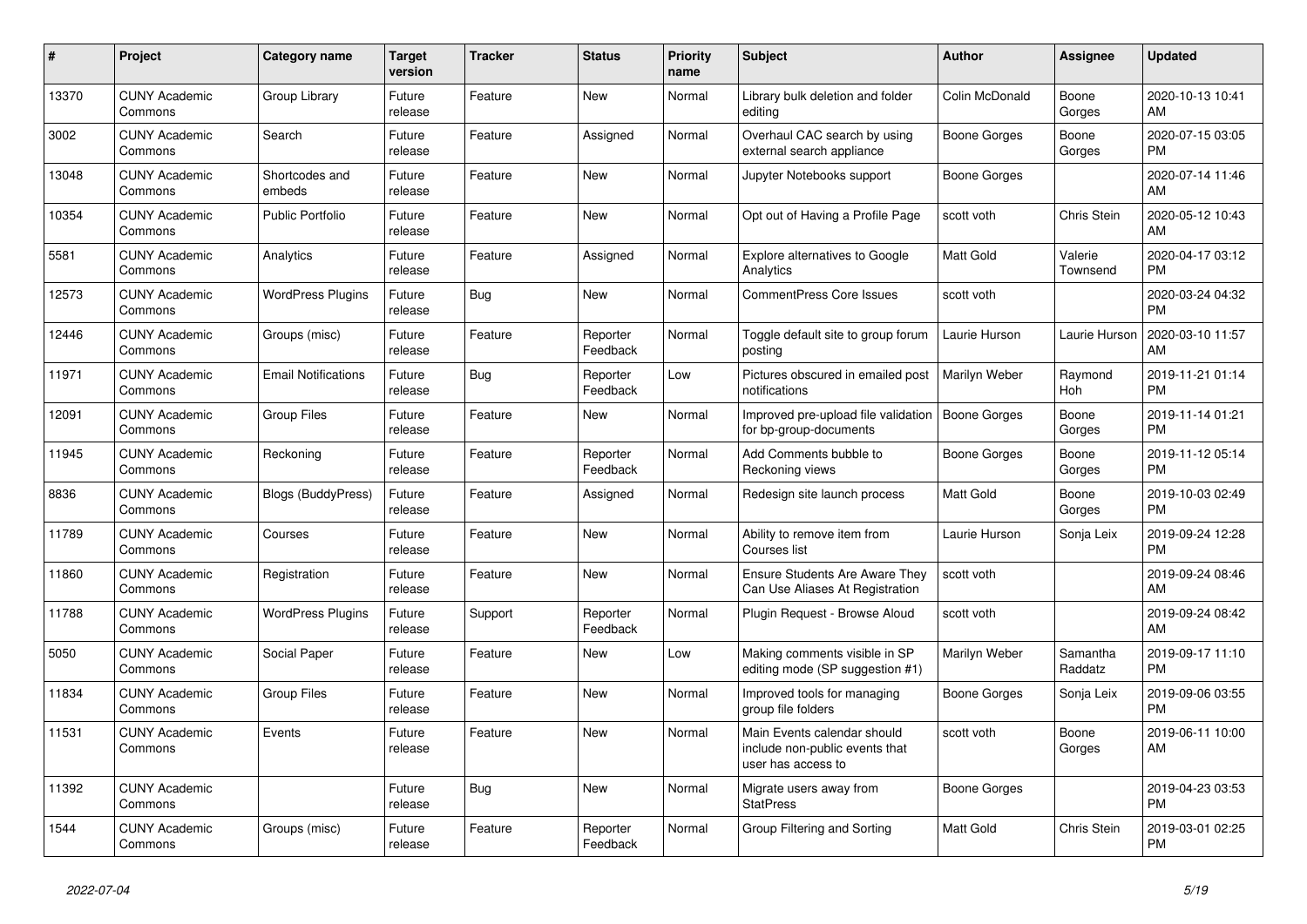| #     | Project                         | <b>Category name</b>       | <b>Target</b><br>version | <b>Tracker</b> | <b>Status</b>        | Priority<br>name | Subject                                                                                                      | Author              | <b>Assignee</b>     | <b>Updated</b>                |
|-------|---------------------------------|----------------------------|--------------------------|----------------|----------------------|------------------|--------------------------------------------------------------------------------------------------------------|---------------------|---------------------|-------------------------------|
| 5016  | <b>CUNY Academic</b><br>Commons | Events                     | Future<br>release        | Feature        | Assigned             | Low              | Allow comments to be posted on<br>events                                                                     | <b>Matt Gold</b>    | Raymond<br>Hoh      | 2019-03-01 02:23<br><b>PM</b> |
| 4635  | <b>CUNY Academic</b><br>Commons | Authentication             | Future<br>release        | Feature        | New                  | Normal           | Allow non-WP authentication                                                                                  | <b>Boone Gorges</b> | Sonja Leix          | 2019-03-01 02:05<br><b>PM</b> |
| 9720  | <b>CUNY Academic</b><br>Commons | Authentication             | Future<br>release        | Feature        | <b>New</b>           | Normal           | The Commons should be an<br>oAuth provider                                                                   | Boone Gorges        |                     | 2019-03-01 02:04<br><b>PM</b> |
| 11131 | <b>CUNY Academic</b><br>Commons |                            | Future<br>release        | Feature        | Reporter<br>Feedback | Normal           | <b>Image Annotation Plugins</b>                                                                              | Laurie Hurson       |                     | 2019-02-26 11:33<br>AM        |
| 11024 | <b>CUNY Academic</b><br>Commons | WordPress (misc)           | Future<br>release        | Bug            | New                  | Normal           | Subsites should not show "you<br>should update your .htaccess<br>now" notice after permalink setting<br>save | <b>Boone Gorges</b> |                     | 2019-01-28 01:35<br><b>PM</b> |
| 10659 | <b>CUNY Academic</b><br>Commons | Group Forums               | Future<br>release        | Feature        | Assigned             | Normal           | Post to multiple groups via email                                                                            | <b>Matt Gold</b>    | Raymond<br>Hoh      | 2018-11-15 12:54<br>AM        |
| 9926  | <b>CUNY Academic</b><br>Commons | <b>WordPress Plugins</b>   | Future<br>release        | <b>Bug</b>     | <b>New</b>           | Normal           | twitter-mentions-as-comments<br>cron jobs can run long                                                       | Boone Gorges        | Boone<br>Gorges     | 2018-10-24 12:34<br><b>PM</b> |
| 9289  | <b>CUNY Academic</b><br>Commons | <b>WordPress Plugins</b>   | Future<br>release        | Bug            | Reporter<br>Feedback | Normal           | <b>Email Users Plugin</b>                                                                                    | Laurie Hurson       | Boone<br>Gorges     | 2018-10-24 12:34<br><b>PM</b> |
| 9028  | <b>CUNY Academic</b><br>Commons | Onboarding                 | Future<br>release        | Feature        | Assigned             | Normal           | suggest groups to new members<br>during the registration process                                             | <b>Matt Gold</b>    | Chris Stein         | 2018-10-24 12:34<br><b>PM</b> |
| 5992  | <b>CUNY Academic</b><br>Commons | <b>Email Notifications</b> | Future<br>release        | Feature        | <b>New</b>           | Normal           | Changing the From line of<br>autogenerated blog emails                                                       | Marilyn Weber       |                     | 2018-09-27 05:19<br><b>PM</b> |
| 10368 | <b>CUNY Academic</b><br>Commons |                            | Future<br>release        | Feature        | Assigned             | Normal           | Use ORCID data to populate<br>academic profile page                                                          | Stephen Francoeur   | Boone<br>Gorges     | 2018-09-25 01:53<br><b>PM</b> |
| 9947  | <b>CUNY Academic</b><br>Commons | <b>WordPress Plugins</b>   | Future<br>release        | Feature        | Reporter<br>Feedback | Normal           | Install H5P quiz plugin                                                                                      | <b>Matt Gold</b>    | Boone<br>Gorges     | 2018-09-11 11:01<br>AM        |
| 9895  | <b>CUNY Academic</b><br>Commons | Onboarding                 | Future<br>release        | Feature        | Assigned             | Normal           | Add "Accept Invitation"<br>link/button/function to Group<br>and/or Site invitation emails?                   | Luke Waltzer        | Boone<br>Gorges     | 2018-06-07 12:42<br><b>PM</b> |
| 9835  | <b>CUNY Academic</b><br>Commons | Group Forums               | Future<br>release        | Bug            | Assigned             | Normal           | add a "like" function?                                                                                       | Marilyn Weber       | <b>Erik Trainer</b> | 2018-06-05 01:49<br><b>PM</b> |
| 3768  | <b>CUNY Academic</b><br>Commons | Public Portfolio           | Future<br>release        | Feature        | Assigned             | Normal           | Institutions/Past positions on<br>public portfolios                                                          | <b>Matt Gold</b>    | Boone<br>Gorges     | 2018-04-23 10:44<br>AM        |
| 7981  | <b>CUNY Academic</b><br>Commons | Social Paper               | Future<br>release        | Bug            | New                  | Normal           | Social Paper comments should<br>not go to spam                                                               | Luke Waltzer        | Boone<br>Gorges     | 2018-04-16 03:52<br><b>PM</b> |
| 7663  | <b>CUNY Academic</b><br>Commons | Social Paper               | Future<br>release        | Bug            | New                  | Normal           | Social Paper notifications not<br>formatted correctly on secondary<br>sites                                  | Boone Gorges        | Boone<br>Gorges     | 2018-04-16 03:52<br><b>PM</b> |
| 9207  | <b>CUNY Academic</b><br>Commons |                            | Future<br>release        | Support        | Reporter<br>Feedback | Normal           | display dashboards made in<br>Tableau?                                                                       | Marilyn Weber       | Boone<br>Gorges     | 2018-04-10 10:42<br>AM        |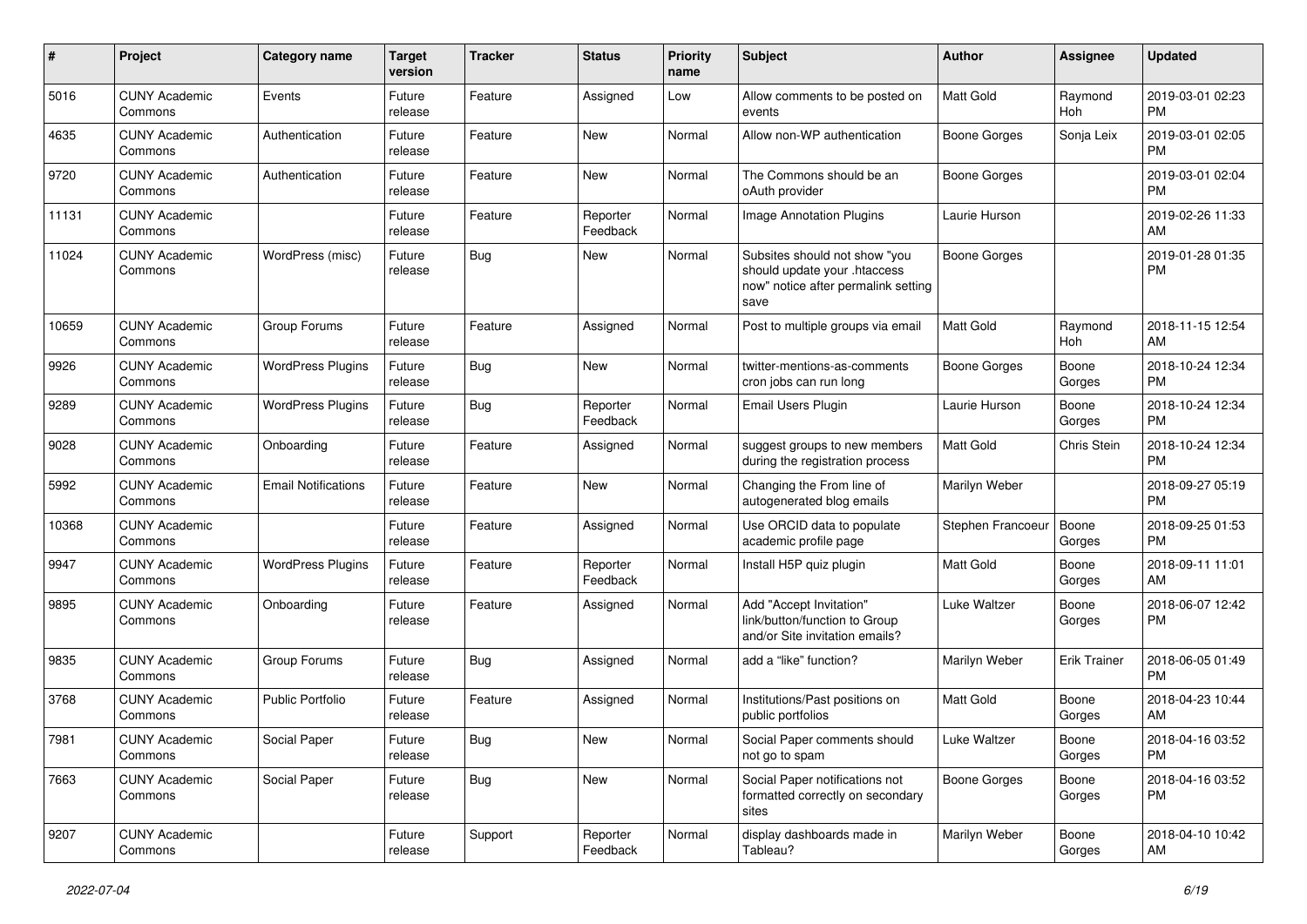| #    | Project                         | <b>Category name</b>     | <b>Target</b><br>version | <b>Tracker</b> | <b>Status</b>        | <b>Priority</b><br>name | <b>Subject</b>                                                                                  | <b>Author</b>           | Assignee           | <b>Updated</b>                |
|------|---------------------------------|--------------------------|--------------------------|----------------|----------------------|-------------------------|-------------------------------------------------------------------------------------------------|-------------------------|--------------------|-------------------------------|
| 7022 | <b>CUNY Academic</b><br>Commons | Announcements            | Future<br>release        | Bug            | <b>New</b>           | Normal                  | Sitewide announcements should<br>be displayed on, and dismissable<br>from, mapped domains       | Boone Gorges            | Boone<br>Gorges    | 2018-03-22 10:18<br>AM        |
| 9211 | <b>CUNY Academic</b><br>Commons | <b>WordPress Plugins</b> | Future<br>release        | Support        | Reporter<br>Feedback | Normal                  | Auto-Role Setting in Forum Plugin<br>Causing Some Confusion                                     | Luke Waltzer            | Boone<br>Gorges    | 2018-03-13 11:44<br>AM        |
| 3580 | <b>CUNY Academic</b><br>Commons | Group Blogs              | Future<br>release        | Feature        | New                  | Normal                  | Multiple blogs per group                                                                        | Boone Gorges            | Boone<br>Gorges    | 2018-02-20 02:02<br><b>PM</b> |
| 8498 | <b>CUNY Academic</b><br>Commons | <b>WordPress Plugins</b> | Future<br>release        | Feature        | New                  | Low                     | <b>Gravity Forms Email Users</b>                                                                | Raffi<br>Khatchadourian | Matt Gold          | 2017-10-13 12:58<br><b>PM</b> |
| 8675 | <b>CUNY Academic</b><br>Commons | User Onboarding          | Future<br>release        | Bug            | Reporter<br>Feedback | Low                     | Add new User search screen calls<br>for the input of email address but<br>doesn't work with one | Paul Hebert             | Boone<br>Gorges    | 2017-10-11 11:17<br>AM        |
| 8756 | <b>CUNY Academic</b><br>Commons | Group Blogs              | Future<br>release        | Feature        | Hold                 | Normal                  | Connect multiple blogs to one<br>group?                                                         | <b>Matt Gold</b>        | Boone<br>Gorges    | 2017-09-30 10:42<br>AM        |
| 8211 | <b>CUNY Academic</b><br>Commons | <b>WordPress Themes</b>  | Future<br>release        | Feature        | <b>New</b>           | Normal                  | Theme Suggestions: Material<br>Design-Inspired Themes                                           | Margaret Galvan         | Margaret<br>Galvan | 2017-08-07 02:48<br><b>PM</b> |
| 8078 | <b>CUNY Academic</b><br>Commons | <b>WordPress Plugins</b> | Future<br>release        | System Upgrade | Assigned             | Normal                  | <b>CommentPress Updates</b>                                                                     | Margaret Galvan         | Christian<br>Wach  | 2017-05-08 03:49<br><b>PM</b> |
| 4481 | <b>CUNY Academic</b><br>Commons | Events                   | Future<br>release        | Feature        | <b>New</b>           | Normal                  | Group admins/mods should have<br>the ability to unlink an event from<br>the group               | Boone Gorges            | Boone<br>Gorges    | 2017-04-24 03:53<br><b>PM</b> |
| 6356 | <b>CUNY Academic</b><br>Commons | <b>WordPress Plugins</b> | Future<br>release        | Bug            | Reporter<br>Feedback | Low                     | Should Subscribe2 be<br>deprecated?                                                             | Luke Waltzer            |                    | 2017-03-20 12:20<br><b>PM</b> |
| 7624 | <b>CUNY Academic</b><br>Commons | BuddyPress (misc)        | Future<br>release        | Design/UX      | <b>New</b>           | Normal                  | <b>BP Notifications</b>                                                                         | Luke Waltzer            | Paige Dupont       | 2017-02-08 10:43<br><b>PM</b> |
| 5316 | <b>CUNY Academic</b><br>Commons | <b>User Experience</b>   | Future<br>release        | Feature        | Assigned             | Normal                  | Prompt user email address<br>updates                                                            | Matt Gold               | Stephen Real       | 2016-12-21 03:30<br><b>PM</b> |
| 4980 | <b>CUNY Academic</b><br>Commons | Home Page                | Future<br>release        | Feature        | Assigned             | Normal                  | CAC Featured Content -- Adding<br>Randomization                                                 | <b>Matt Gold</b>        | Boone<br>Gorges    | 2016-12-12 03:01<br><b>PM</b> |
| 6755 | <b>CUNY Academic</b><br>Commons | WordPress (misc)         | Future<br>release        | Bug            | New                  | Normal                  | Cannot Deactivate Plugin                                                                        | Laura Kane              |                    | 2016-11-16 01:12<br><b>PM</b> |
| 6749 | <b>CUNY Academic</b><br>Commons | Events                   | Future<br>release        | Bug            | New                  | Low                     | BPEO iCal request can trigger<br>very large number of DB queries                                | Boone Gorges            | Raymond<br>Hoh     | 2016-11-15 10:09<br><b>PM</b> |
| 6426 | <b>CUNY Academic</b><br>Commons | Spam/Spam<br>Prevention  | Future<br>release        | Feature        | Assigned             | Normal                  | Force captcha on all comments?                                                                  | <b>Matt Gold</b>        | <b>Tahir Butt</b>  | 2016-10-24 02:06<br><b>PM</b> |
| 1423 | <b>CUNY Academic</b><br>Commons | BuddyPress (misc)        | Future<br>release        | Feature        | Assigned             | Low                     | Show an avatar for pingback<br>comment activity items                                           | Boone Gorges            | <b>Tahir Butt</b>  | 2016-10-24 12:03<br><b>PM</b> |
| 3090 | <b>CUNY Academic</b><br>Commons | Twitter page             | Future<br>release        | Feature        | Assigned             | Normal                  | Prevent Retweets from showing<br>up on Commons twitter page                                     | <b>Matt Gold</b>        | <b>Tahir Butt</b>  | 2016-10-24 11:31<br>AM        |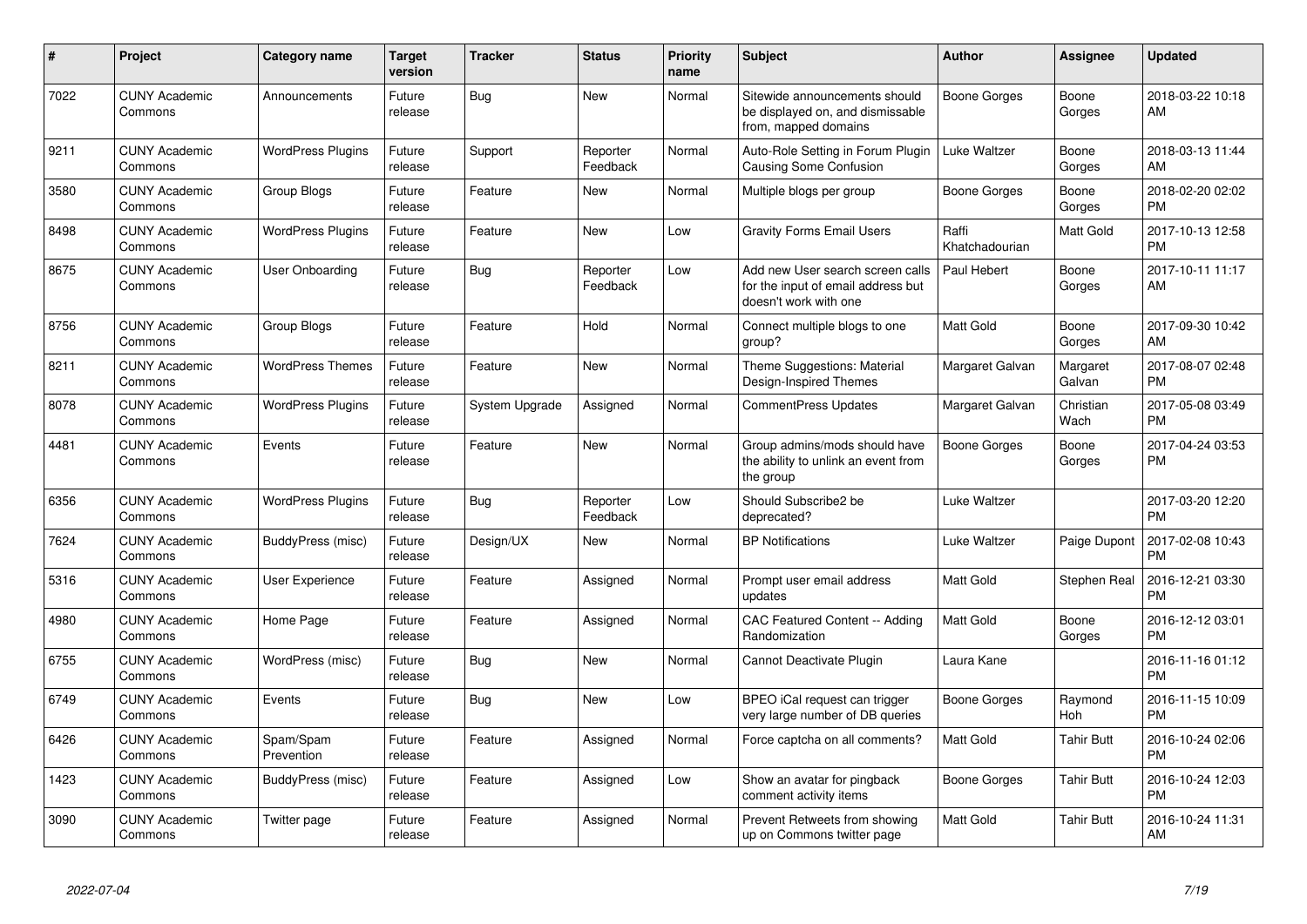| $\#$ | Project                         | <b>Category name</b>      | <b>Target</b><br>version | <b>Tracker</b> | <b>Status</b>        | Priority<br>name | <b>Subject</b>                                                      | <b>Author</b>           | <b>Assignee</b>  | <b>Updated</b>                |
|------|---------------------------------|---------------------------|--------------------------|----------------|----------------------|------------------|---------------------------------------------------------------------|-------------------------|------------------|-------------------------------|
| 5199 | <b>CUNY Academic</b><br>Commons | Social Paper              | Future<br>release        | Feature        | <b>New</b>           | Normal           | add tables to the SP editor                                         | Marilyn Weber           |                  | 2016-10-24 11:27<br>AM        |
| 5234 | <b>CUNY Academic</b><br>Commons | Membership                | Future<br>release        | Feature        | Assigned             | Normal           | Write Unconfirmed patch for WP                                      | Boone Gorges            | Boone<br>Gorges  | 2016-10-24 11:18<br>AM        |
| 6392 | <b>CUNY Academic</b><br>Commons | Group Forums              | Future<br>release        | Design/UX      | Assigned             | Low              | <b>Composition/Preview Panes in</b><br>Forum Posts                  | Luke Waltzer            | Paige Dupont     | 2016-10-21 04:26<br><b>PM</b> |
| 6389 | <b>CUNY Academic</b><br>Commons | <b>BuddyPress Docs</b>    | Future<br>release        | Feature        | <b>New</b>           | Low              | <b>Make Discussion Area Visible</b><br>When Editing a Doc           | Luke Waltzer            | Boone<br>Gorges  | 2016-10-21 04:16<br><b>PM</b> |
| 5826 | <b>CUNY Academic</b><br>Commons | <b>WordPress Plugins</b>  | Future<br>release        | Support        | Reporter<br>Feedback | Normal           | <b>Remove Subscription Options</b><br>plugin from directory         | Sarah Morgano           | Sarah<br>Morgano | 2016-10-21 04:14<br><b>PM</b> |
| 6332 | <b>CUNY Academic</b><br>Commons | WordPress (misc)          | Future<br>release        | Feature        | <b>New</b>           | Normal           | Allow uploaded files to be marked<br>as private in an ad hoc way    | <b>Boone Gorges</b>     |                  | 2016-10-17 11:41<br><b>PM</b> |
| 1417 | <b>CUNY Academic</b><br>Commons | <b>BuddyPress Docs</b>    | Future<br>release        | Feature        | Assigned             | Low              | Bulk actions for BuddyPress Docs                                    | <b>Boone Gorges</b>     | Boone<br>Gorges  | 2016-10-17 10:41<br><b>PM</b> |
| 5182 | <b>CUNY Academic</b><br>Commons | Social Paper              | Future<br>release        | Design/UX      | <b>New</b>           | Normal           | "Publishing" a private paper on<br>social paper?                    | Raffi<br>Khatchadourian | Boone<br>Gorges  | 2016-10-13 04:12<br><b>PM</b> |
| 2881 | <b>CUNY Academic</b><br>Commons | <b>Public Portfolio</b>   | Future<br>release        | Feature        | Assigned             | Normal           | Redesign the UX for Profiles                                        | Chris Stein             | Chris Stein      | 2016-10-13 12:45<br><b>PM</b> |
| 4903 | <b>CUNY Academic</b><br>Commons | Events                    | Future<br>release        | Design/UX      | Assigned             | Normal           | Improving visual appearance of<br>event calendars                   | <b>Matt Gold</b>        | Boone<br>Gorges  | 2016-10-13 11:51<br>AM        |
| 5696 | <b>CUNY Academic</b><br>Commons | Events                    | Future<br>release        | Feature        | Assigned             | Normal           | Events Calendar - display options<br>calendar aggregation           | <b>Matt Gold</b>        | Boone<br>Gorges  | 2016-10-13 11:44<br>AM        |
| 6078 | <b>CUNY Academic</b><br>Commons | <b>Blogs (BuddyPress)</b> | Future<br>release        | Feature        | New                  | Normal           | Explore Adding Network Blog<br>Metadata Plugin                      | Luke Waltzer            | Luke Waltzer     | 2016-10-11 10:29<br><b>PM</b> |
| 6014 | <b>CUNY Academic</b><br>Commons | Publicity                 | Future<br>release        | Publicity      | Reporter<br>Feedback | Normal           | Google search listing                                               | Matt Gold               | Boone<br>Gorges  | 2016-09-21 03:48<br><b>PM</b> |
| 5268 | <b>CUNY Academic</b><br>Commons | Group Forums              | Future<br>release        | Bug            | Assigned             | Normal           | Long-time to post to multiple<br>groups                             | Luke Waltzer            | Daniel Jones     | 2016-09-07 06:31<br><b>PM</b> |
| 5955 | <b>CUNY Academic</b><br>Commons | Outreach                  | Future<br>release        | Feature        | Assigned             | Normal           | Create auto-newsletter for<br>commons members                       | <b>Matt Gold</b>        | Luke Waltzer     | 2016-08-30 10:34<br>AM        |
| 5827 | <b>CUNY Academic</b><br>Commons | <b>Public Portfolio</b>   | Future<br>release        | Bug            | Assigned             | Normal           | Academic Interests square bracket   scott voth<br>links not working |                         | Chris Stein      | 2016-08-11 11:59<br><b>PM</b> |
| 5691 | <b>CUNY Academic</b><br>Commons | <b>Blogs (BuddyPress)</b> | Future<br>release        | <b>Bug</b>     | Assigned             | High             | Differing numbers on Sites display                                  | <b>Matt Gold</b>        | Raymond<br>Hoh   | 2016-06-13 01:37<br><b>PM</b> |
| 4438 | <b>CUNY Academic</b><br>Commons | Events                    | Future<br>release        | Bug            | Assigned             | Normal           | Events Calendar - Export<br><b>Recurring Events</b>                 | scott voth              | Daniel Jones     | 2016-05-23 04:25<br><b>PM</b> |
| 5489 | <b>CUNY Academic</b><br>Commons | Social Paper              | Future<br>release        | Feature        | New                  | Normal           | Asc/desc sorting for Social Paper<br>directories                    | Boone Gorges            |                  | 2016-04-21 10:06<br><b>PM</b> |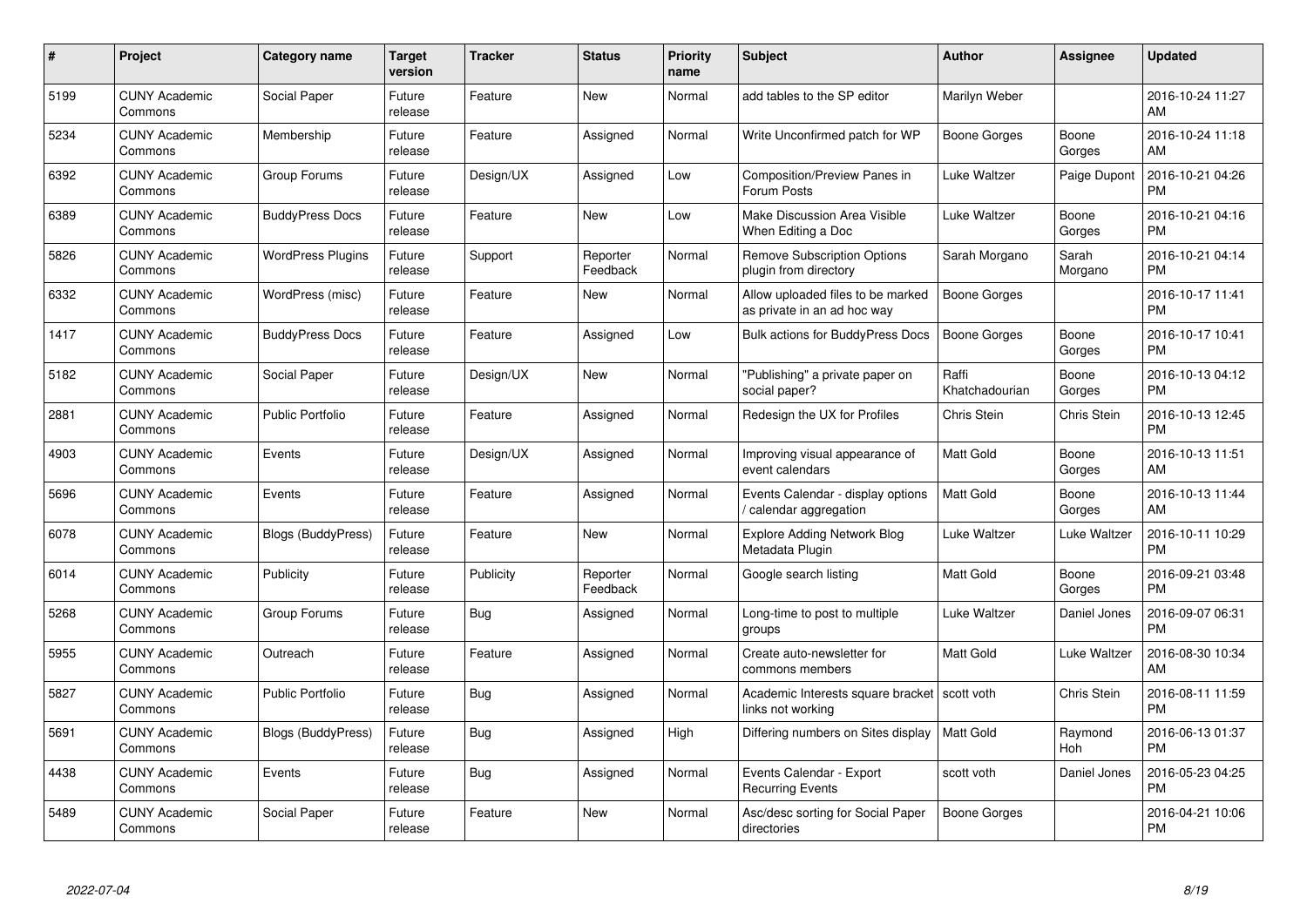| #    | Project                         | <b>Category name</b>     | <b>Target</b><br>version | <b>Tracker</b> | <b>Status</b> | <b>Priority</b><br>name | <b>Subject</b>                                                                                                                                        | Author                  | Assignee            | <b>Updated</b>                |
|------|---------------------------------|--------------------------|--------------------------|----------------|---------------|-------------------------|-------------------------------------------------------------------------------------------------------------------------------------------------------|-------------------------|---------------------|-------------------------------|
| 5488 | <b>CUNY Academic</b><br>Commons | Social Paper             | Future<br>release        | Bug            | <b>New</b>    | Normal                  | Add a "last edited by" field to<br>Social Paper group directories                                                                                     | Boone Gorges            |                     | 2016-04-21 10:05<br><b>PM</b> |
| 5053 | <b>CUNY Academic</b><br>Commons | Social Paper             | Future<br>release        | Feature        | <b>New</b>    | Low                     | Scrollable menu to add readers<br>(SP suggestion #4)                                                                                                  | Marilyn Weber           | Samantha<br>Raddatz | 2016-04-21 05:21<br><b>PM</b> |
| 5397 | <b>CUNY Academic</b><br>Commons | Social Paper             | Future<br>release        | Feature        | New           | Normal                  | frustrating to have to<br>enable/disable in SP                                                                                                        | Marilyn Weber           | Samantha<br>Raddatz | 2016-04-20 03:39<br><b>PM</b> |
| 5282 | <b>CUNY Academic</b><br>Commons | Social Paper             | Future<br>release        | Bug            | <b>New</b>    | Normal                  | Replying via email directs to paper<br>but not individual comment.                                                                                    | Marilyn Weber           | Raymond<br>Hoh      | 2016-03-02 01:48<br><b>PM</b> |
| 5225 | <b>CUNY Academic</b><br>Commons | Registration             | Future<br>release        | Feature        | Assigned      | Normal                  | On-boarding Issues                                                                                                                                    | Luke Waltzer            | Samantha<br>Raddatz | 2016-02-12 02:58<br><b>PM</b> |
| 5205 | <b>CUNY Academic</b><br>Commons | Social Paper             | Future<br>release        | Feature        | <b>New</b>    | Normal                  | Social Paper folders                                                                                                                                  | Marilyn Weber           |                     | 2016-02-11 10:24<br><b>PM</b> |
| 5058 | <b>CUNY Academic</b><br>Commons | Social Paper             | Future<br>release        | Feature        | <b>New</b>    | Low                     | Can there be a clearer signal that<br>even when comments have<br>already been made you add<br>comments by clicking on the side?<br>(SP suggestion #5) | Marilyn Weber           | Samantha<br>Raddatz | 2016-02-11 10:24<br><b>PM</b> |
| 5052 | <b>CUNY Academic</b><br>Commons | Social Paper             | Future<br>release        | Feature        | New           | Low                     | Sentence by sentence or line by<br>line comments (SP suggestion #3)                                                                                   | Marilyn Weber           | Boone<br>Gorges     | 2016-02-11 10:24<br><b>PM</b> |
| 5183 | <b>CUNY Academic</b><br>Commons | Social Paper             | Future<br>release        | Design/UX      | <b>New</b>    | Normal                  | Creating a new paper when<br>viewing an existing paper                                                                                                | Raffi<br>Khatchadourian | Samantha<br>Raddatz | 2016-02-02 12:09<br><b>PM</b> |
| 1167 | <b>CUNY Academic</b><br>Commons | <b>Email Invitations</b> | Future<br>release        | Feature        | <b>New</b>    | Low                     | Allow email invitations to be resent                                                                                                                  | Boone Gorges            | Boone<br>Gorges     | 2015-11-12 12:53<br>AM        |
| 1105 | <b>CUNY Academic</b><br>Commons | WordPress (misc)         | Future<br>release        | Feature        | Assigned      | Normal                  | Rephrase Blog Privacy Options                                                                                                                         | Matt Gold               | Samantha<br>Raddatz | 2015-11-09 06:19<br><b>PM</b> |
| 554  | <b>CUNY Academic</b><br>Commons | BuddyPress (misc)        | Future<br>release        | Feature        | Assigned      | Normal                  | Add Trackback notifications to<br>site-wide activity feed                                                                                             | Matt Gold               | Boone<br>Gorges     | 2015-11-09 06:19<br>PM        |
| 365  | <b>CUNY Academic</b><br>Commons | WordPress (misc)         | Future<br>release        | Feature        | Assigned      | Normal                  | <b>Create Mouseover Tooltips</b><br>throughout Site                                                                                                   | Matt Gold               | Chris Stein         | 2015-11-09 06:18<br><b>PM</b> |
| 497  | <b>CUNY Academic</b><br>Commons | <b>WordPress Plugins</b> | Future<br>release        | Feature        | Assigned      | Normal                  | Drag and Drop Ordering on<br><b>Gallery Post Plugin</b>                                                                                               | <b>Matt Gold</b>        | Ron Rennick         | 2015-11-09 06:18<br><b>PM</b> |
| 287  | <b>CUNY Academic</b><br>Commons | WordPress (misc)         | Future<br>release        | Feature        | Assigned      | Normal                  | Create troubleshooting tool for<br>account sign-up                                                                                                    | <b>Matt Gold</b>        | Boone<br>Gorges     | 2015-11-09 06:17<br><b>PM</b> |
| 2523 | <b>CUNY Academic</b><br>Commons | <b>BuddyPress Docs</b>   | Future<br>release        | Feature        | Assigned      | Normal                  | Allow Users to Upload Images to<br><b>BP</b> Docs                                                                                                     | <b>Matt Gold</b>        | Boone<br>Gorges     | 2015-11-09 06:14<br><b>PM</b> |
| 3939 | <b>CUNY Academic</b><br>Commons | <b>WordPress Plugins</b> | Future<br>release        | <b>Bug</b>     | Hold          | Normal                  | Activity stream support for<br>Co-Authors Plus plugin                                                                                                 | Raymond Hoh             | Raymond<br>Hoh      | 2015-11-09 06:13<br><b>PM</b> |
| 1744 | <b>CUNY Academic</b><br>Commons | <b>BuddyPress Docs</b>   | Future<br>release        | Feature        | Assigned      | Normal                  | Spreadsheet-style Docs                                                                                                                                | Boone Gorges            | Boone<br>Gorges     | 2015-11-09 06:13<br>PM        |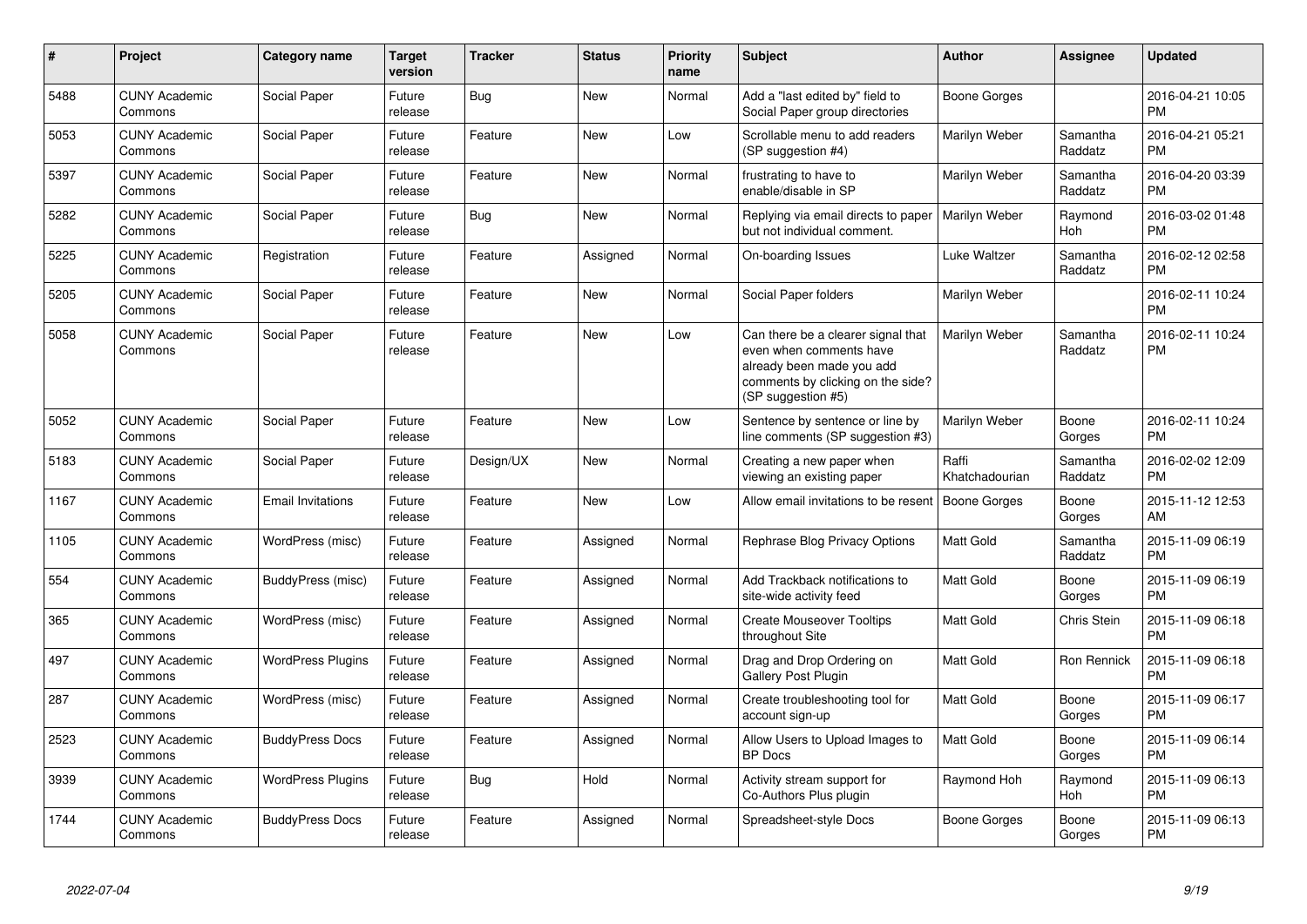| #    | Project                         | <b>Category name</b>       | <b>Target</b><br>version | <b>Tracker</b> | <b>Status</b>        | <b>Priority</b><br>name | <b>Subject</b>                                                                | <b>Author</b>            | <b>Assignee</b>     | <b>Updated</b>                |
|------|---------------------------------|----------------------------|--------------------------|----------------|----------------------|-------------------------|-------------------------------------------------------------------------------|--------------------------|---------------------|-------------------------------|
| 1460 | <b>CUNY Academic</b><br>Commons | Analytics                  | Future<br>release        | Feature        | Assigned             | Normal                  | Update System Report                                                          | <b>Brian Foote</b>       | Boone<br>Gorges     | 2015-11-09 06:13<br>PM.       |
| 2610 | <b>CUNY Academic</b><br>Commons | Group Invitations          | Future<br>release        | Feature        | Assigned             | Low                     | Request: Custom invitation<br>message to group invites                        | local admin              | Boone<br>Gorges     | 2015-11-09 06:13<br><b>PM</b> |
| 2325 | <b>CUNY Academic</b><br>Commons | BuddyPress (misc)          | Future<br>release        | Feature        | Assigned             | Low                     | Profile should have separate fields<br>for first/last names                   | local admin              | Boone<br>Gorges     | 2015-11-09 06:09<br><b>PM</b> |
| 2013 | <b>CUNY Academic</b><br>Commons | <b>Public Portfolio</b>    | Future<br>release        | Feature        | Assigned             | Low                     | Have Profile Privacy Options show<br>up only for filled-in fields             | Matt Gold                | Boone<br>Gorges     | 2015-11-09 06:09<br>PM.       |
| 1165 | <b>CUNY Academic</b><br>Commons | <b>Email Invitations</b>   | Future<br>release        | Feature        | Assigned             | Low                     | Allow saved lists of invitees under<br>Send Invites                           | Boone Gorges             | Boone<br>Gorges     | 2015-11-09 06:03<br><b>PM</b> |
| 1166 | <b>CUNY Academic</b><br>Commons | <b>Email Invitations</b>   | Future<br>release        | Feature        | New                  | Low                     | Better organizational tools for Sent<br><b>Invites</b>                        | Boone Gorges             | Boone<br>Gorges     | 2015-11-09 06:02<br>PM.       |
| 333  | <b>CUNY Academic</b><br>Commons | <b>Email Notifications</b> | Future<br>release        | Feature        | Assigned             | Low                     | Delay Forum Notification Email<br>Delivery Until After Editing Period<br>Ends | <b>Matt Gold</b>         | Raymond<br>Hoh      | 2015-11-09 06:01<br>PM.       |
| 1456 | <b>CUNY Academic</b><br>Commons | Group Invitations          | Future<br>release        | Feature        | Reporter<br>Feedback | Low                     | Invite to Group Button from Profile<br>Field                                  | <b>Matt Gold</b>         | Samantha<br>Raddatz | 2015-11-09 05:59<br><b>PM</b> |
| 481  | <b>CUNY Academic</b><br>Commons | Groups (misc)              | Future<br>release        | Feature        | Assigned             | Normal                  | ability to archive inactive groups<br>and blogs                               | <b>Michael Mandiberg</b> | Samantha<br>Raddatz | 2015-11-09 05:56<br>PM.       |
| 519  | <b>CUNY Academic</b><br>Commons | <b>BuddyPress Docs</b>     | Future<br>release        | Feature        | Assigned             | Low                     | TOC for individual docs - for new<br>BP "wiki-like" plugin                    | scott voth               | Boone<br>Gorges     | 2015-11-09 05:54<br>PM.       |
| 1192 | <b>CUNY Academic</b><br>Commons | <b>Group Files</b>         | Future<br>release        | Feature        | Assigned             | Low                     | When posting group files, allow<br>users to add a category without<br>saving  | Matt Gold                | Raymond<br>Hoh      | 2015-11-09 05:53<br><b>PM</b> |
| 1422 | <b>CUNY Academic</b><br>Commons | <b>BuddyPress Docs</b>     | Future<br>release        | Feature        | Assigned             | Normal                  | Make "created Doc" activity icons<br>non-mini                                 | Boone Gorges             | Boone<br>Gorges     | 2015-11-09 05:48<br>PM.       |
| 653  | <b>CUNY Academic</b><br>Commons | Group Blogs                | Future<br>release        | Feature        | Assigned             | Normal                  | Redesign Integration of Groups<br>and Blogs                                   | <b>Matt Gold</b>         | Samantha<br>Raddatz | 2015-11-09 05:40<br>PM.       |
| 618  | <b>CUNY Academic</b><br>Commons | <b>BuddyPress Docs</b>     | Future<br>release        | Feature        | Assigned             | Normal                  | <b>BuddyPress Docs: export formats</b>                                        | Boone Gorges             | Boone<br>Gorges     | 2015-11-09 05:38<br><b>PM</b> |
| 310  | <b>CUNY Academic</b><br>Commons | <b>BuddyPress (misc)</b>   | Future<br>release        | Feature        | Assigned             | Low                     | Friend Request Email                                                          | Matt Gold                | Samantha<br>Raddatz | 2015-11-09 05:08<br><b>PM</b> |
| 308  | <b>CUNY Academic</b><br>Commons | Registration               | Future<br>release        | Feature        | New                  | Normal                  | Group recommendations for<br>signup process                                   | <b>Boone Gorges</b>      | Samantha<br>Raddatz | 2015-11-09 05:07<br>PM        |
| 3473 | <b>CUNY Academic</b><br>Commons | User Experience            | Future<br>release        | Feature        | Assigned             | Normal                  | Commons profile: Add help info<br>about "Positions" replacing "title"         | Keith Miyake             | Samantha<br>Raddatz | 2015-11-09 02:28<br>PM        |
| 3517 | <b>CUNY Academic</b><br>Commons | My Commons                 | Future<br>release        | Feature        | Assigned             | Normal                  | Mute/Unmute My Commons<br>updates                                             | Matt Gold                | Raymond<br>Hoh      | 2015-11-09 01:19<br><b>PM</b> |
| 3192 | <b>CUNY Academic</b><br>Commons | Group Forums               | Future<br>release        | Feature        | Assigned             | Normal                  | Customizable forum views for<br>bbPress 2.x group forums                      | Boone Gorges             | Raymond<br>Hoh      | 2015-11-09 12:47<br><b>PM</b> |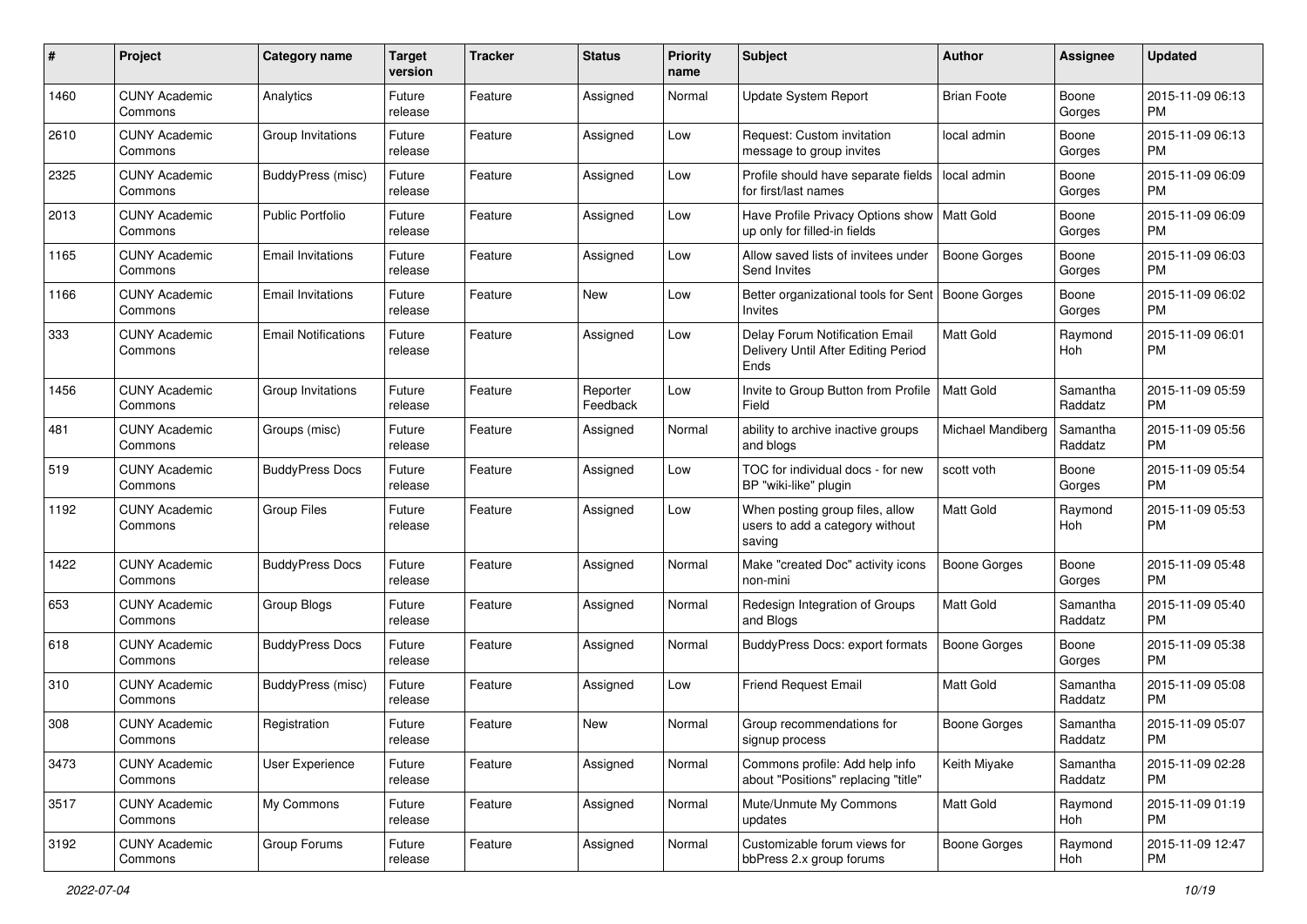| #    | Project                         | <b>Category name</b>    | Target<br>version | <b>Tracker</b> | <b>Status</b> | Priority<br>name | <b>Subject</b>                                                      | <b>Author</b>           | <b>Assignee</b>     | <b>Updated</b>                |
|------|---------------------------------|-------------------------|-------------------|----------------|---------------|------------------|---------------------------------------------------------------------|-------------------------|---------------------|-------------------------------|
| 4661 | <b>CUNY Academic</b><br>Commons | <b>User Experience</b>  | Future<br>release | Bug            | Assigned      | Normal           | Simplify Events text                                                | <b>Matt Gold</b>        | Samantha<br>Raddatz | 2015-10-02 09:06<br><b>PM</b> |
| 4622 | <b>CUNY Academic</b><br>Commons | <b>Public Portfolio</b> | Future<br>release | Design/UX      | <b>New</b>    | Normal           | <b>Profile Visibility Settings</b>                                  | Samantha Raddatz        | Samantha<br>Raddatz | 2015-09-21 12:18<br><b>PM</b> |
| 4592 | <b>CUNY Academic</b><br>Commons | Events                  | Future<br>release | Design/UX      | <b>New</b>    | Normal           | Event Creation - Venue Dropdown<br>Slow                             | Samantha Raddatz        | Boone<br>Gorges     | 2015-09-14 04:56<br><b>PM</b> |
| 4226 | <b>CUNY Academic</b><br>Commons | <b>BuddyPress Docs</b>  | Future<br>release | Design/UX      | <b>New</b>    | Normal           | Add option to connect a Doc with<br>a Group                         | Samantha Raddatz        | Samantha<br>Raddatz | 2015-09-09 04:08<br><b>PM</b> |
| 4535 | <b>CUNY Academic</b><br>Commons | My Commons              | Future<br>release | <b>Bug</b>     | <b>New</b>    | Low              | My Commons filter issue                                             | scott voth              | Raymond<br>Hoh      | 2015-09-01 11:17<br>AM        |
| 4388 | <b>CUNY Academic</b><br>Commons | WordPress (misc)        | Future<br>release | <b>Bug</b>     | Assigned      | Normal           | Repeated request for<br>authentication.                             | Alice.Lynn<br>McMichael | Raymond<br>Hoh      | 2015-08-11 07:35<br><b>PM</b> |
| 4404 | <b>CUNY Academic</b><br>Commons | <b>Public Portfolio</b> | Future<br>release | Design/UX      | Assigned      | Normal           | Change color of permissions info<br>on portfolio editing interface  | Matt Gold               | Samantha<br>Raddatz | 2015-08-11 05:28<br><b>PM</b> |
| 4253 | <b>CUNY Academic</b><br>Commons | <b>Public Portfolio</b> | Future<br>release | Design/UX      | <b>New</b>    | Normal           | Encourage users to add portfolio<br>content                         | Samantha Raddatz        | Samantha<br>Raddatz | 2015-07-07 11:32<br>AM        |
| 4238 | <b>CUNY Academic</b><br>Commons | Events                  | Future<br>release | Feature        | Assigned      | Normal           | Copy Events to Other Groups?                                        | Matt Gold               | Boone<br>Gorges     | 2015-07-02 10:08<br>AM        |
| 4225 | <b>CUNY Academic</b><br>Commons | DiRT Integration        | Future<br>release | Design/UX      | New           | Normal           | Add information to DIRT page (in<br>Create a Group)                 | Samantha Raddatz        | <b>Matt Gold</b>    | 2015-06-26 03:14<br><b>PM</b> |
| 4221 | <b>CUNY Academic</b><br>Commons | Group Forums            | Future<br>release | Design/UX      | Assigned      | Normal           | Add 'Number of Posts' display<br>option to Forum page               | Samantha Raddatz        | Samantha<br>Raddatz | 2015-06-26 02:21<br><b>PM</b> |
| 4222 | <b>CUNY Academic</b><br>Commons | User Experience         | Future<br>release | Design/UX      | New           | Normal           | Add information to 'Delete<br>Account' page                         | Samantha Raddatz        | scott voth          | 2015-06-26 11:35<br>AM        |
| 4053 | <b>CUNY Academic</b><br>Commons | Events                  | Future<br>release | Feature        | Assigned      | Normal           | Create new tab for past events                                      | Matt Gold               | Boone<br>Gorges     | 2015-05-12 02:10<br><b>PM</b> |
| 3536 | <b>CUNY Academic</b><br>Commons | My Commons              | Future<br>release | Feature        | Assigned      | Normal           | Infinite Scroll on My Commons<br>page                               | Matt Gold               | Raymond<br>Hoh      | 2015-04-13 04:42<br><b>PM</b> |
| 3662 | <b>CUNY Academic</b><br>Commons | <b>SEO</b>              | Future<br>release | Feature        | Assigned      | Normal           | Duplicate Content/SEO/Google<br>issues                              | <b>Matt Gold</b>        | Raymond<br>Hoh      | 2015-04-13 04:37<br><b>PM</b> |
| 370  | <b>CUNY Academic</b><br>Commons | Registration            | Future<br>release | Feature        | Assigned      | High             | <b>Guest Accounts</b>                                               | Matt Gold               | Matt Gold           | 2015-04-09 09:33<br><b>PM</b> |
| 3577 | <b>CUNY Academic</b><br>Commons | My Commons              | Future<br>release | Design/UX      | Assigned      | Normal           | Replies to items in My Commons                                      | <b>Matt Gold</b>        | Raymond<br>Hoh      | 2015-04-09 05:19<br><b>PM</b> |
| 3059 | <b>CUNY Academic</b><br>Commons | Group Forums            | Future<br>release | Design/UX      | New           | Normal           | Forum Post Permissable Content<br><b>Explanatory Text</b>           | Chris Stein             | Chris Stein         | 2015-04-02 11:27<br>AM        |
| 3770 | CUNY Academic<br>Commons        | <b>Public Portfolio</b> | Future<br>release | Feature        | Assigned      | Normal           | Improve Layout/Formatting of<br>Positions Area on Public Portfolios | Matt Gold               | <b>Chris Stein</b>  | 2015-04-01 09:17<br><b>PM</b> |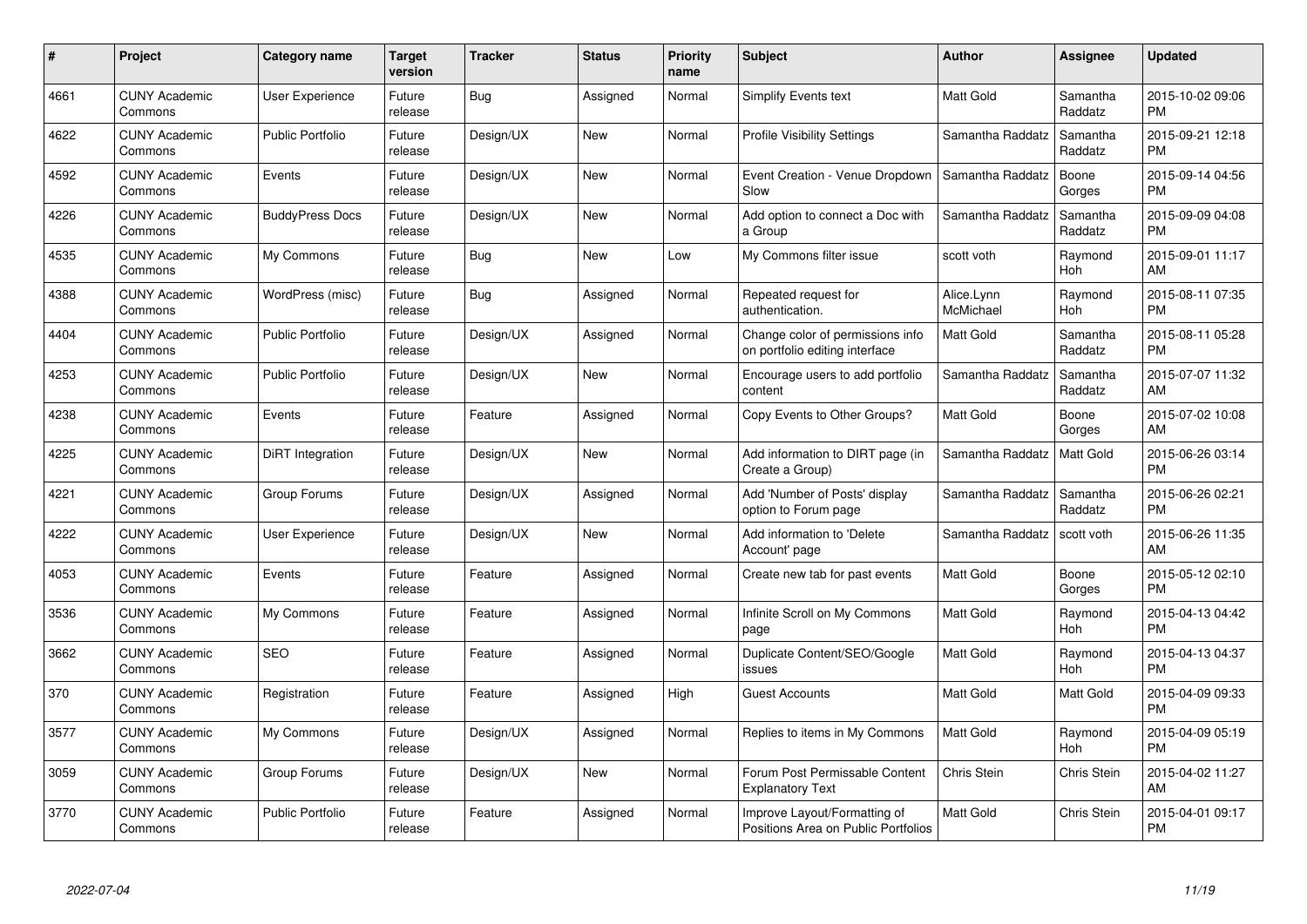| #    | Project                         | <b>Category name</b>     | <b>Target</b><br>version | <b>Tracker</b> | <b>Status</b> | <b>Priority</b><br>name | <b>Subject</b>                                                                 | <b>Author</b>    | <b>Assignee</b>     | <b>Updated</b>                |
|------|---------------------------------|--------------------------|--------------------------|----------------|---------------|-------------------------|--------------------------------------------------------------------------------|------------------|---------------------|-------------------------------|
| 3308 | <b>CUNY Academic</b><br>Commons | Group Invitations        | Future<br>release        | Feature        | Assigned      | Normal                  | Allow members to rescind group<br>invitations                                  | <b>Matt Gold</b> | Boone<br>Gorges     | 2015-04-01 08:53<br>PM.       |
| 3759 | <b>CUNY Academic</b><br>Commons | WordPress (misc)         | Future<br>release        | Feature        | Assigned      | Normal                  | Review Interface for Adding Users<br>to Blogs                                  | <b>Matt Gold</b> | Boone<br>Gorges     | 2015-03-24 05:52<br><b>PM</b> |
| 3042 | <b>CUNY Academic</b><br>Commons | Public Portfolio         | Future<br>release        | Feature        | Assigned      | Normal                  | Browsing member interests                                                      | Matt Gold        | Boone<br>Gorges     | 2015-03-21 09:04<br><b>PM</b> |
| 2754 | <b>CUNY Academic</b><br>Commons | Design                   | Future<br>release        | Feature        | Assigned      | Normal                  | Determine strategy for CAC logo<br>handling in top header                      | Micki Kaufman    | Chris Stein         | 2015-01-05 08:53<br><b>PM</b> |
| 2832 | <b>CUNY Academic</b><br>Commons | <b>Public Portfolio</b>  | Future<br>release        | Feature        | Assigned      | Normal                  | Improve interface for (not)<br>auto-linking profile fields                     | Boone Gorges     | Chris Stein         | 2015-01-05 08:52<br><b>PM</b> |
| 2753 | <b>CUNY Academic</b><br>Commons | <b>Public Portfolio</b>  | Future<br>release        | Feature        | New           | Normal                  | Create actual actual tagification in<br>academic interests and other<br>fields | Micki Kaufman    | Boone<br>Gorges     | 2015-01-05 08:52<br>PM.       |
| 364  | <b>CUNY Academic</b><br>Commons | <b>WordPress Plugins</b> | Future<br>release        | Feature        | New           | Normal                  | <b>Bulletin Board</b>                                                          | <b>Matt Gold</b> |                     | 2015-01-05 08:50<br><b>PM</b> |
| 1562 | <b>CUNY Academic</b><br>Commons | <b>WordPress Plugins</b> | Future<br>release        | Feature        | Assigned      | Low                     | Play with NYT Collaborative<br><b>Authoring Tool</b>                           | <b>Matt Gold</b> | Boone<br>Gorges     | 2015-01-05 08:47<br><b>PM</b> |
| 658  | <b>CUNY Academic</b><br>Commons | <b>WordPress Plugins</b> | Future<br>release        | Feature        | Assigned      | Normal                  | Rebulid Sitewide Tag Suggestion                                                | <b>Matt Gold</b> | Boone<br>Gorges     | 2015-01-05 08:47<br>PM.       |
| 412  | <b>CUNY Academic</b><br>Commons | <b>WordPress Themes</b>  | Future<br>release        | Feature        | Assigned      | Normal                  | <b>Featured Themes</b>                                                         | <b>Matt Gold</b> | Dominic<br>Giglio   | 2015-01-05 08:44<br><b>PM</b> |
| 2167 | <b>CUNY Academic</b><br>Commons | WordPress (misc)         | Future<br>release        | Bug            | Assigned      | Normal                  | <b>CAC-Livestream Plugin Issues</b>                                            | Michael Smith    | Dominic<br>Giglio   | 2015-01-02 03:06<br><b>PM</b> |
| 3691 | <b>CUNY Academic</b><br>Commons | <b>WordPress Plugins</b> | Future<br>release        | Bug            | New           | Normal                  | <b>WPMU Domain Mapping</b><br>Debugging on cdev                                | Raymond Hoh      | Matt Gold           | 2014-12-12 09:04<br>AM        |
| 3475 | <b>CUNY Academic</b><br>Commons | Events                   | Future<br>release        | Feature        | Assigned      | Normal                  | Request to add plugin to<br>streamline room<br>booking/appointment booking     | Naomi Barrettara | Boone<br>Gorges     | 2014-12-01 05:14<br><b>PM</b> |
| 3492 | <b>CUNY Academic</b><br>Commons | <b>WordPress Themes</b>  | Future<br>release        | Support        | Assigned      | Normal                  | Add CBOX theme to the<br>Commons                                               | scott voth       | Raymond<br>Hoh      | 2014-10-08 05:55<br><b>PM</b> |
| 3193 | <b>CUNY Academic</b><br>Commons | Group Forums             | Future<br>release        | Feature        | Assigned      | Normal                  | bbPress 2.x dynamic roles and<br><b>RBE</b>                                    | Boone Gorges     | Boone<br>Gorges     | 2014-09-30 01:30<br><b>PM</b> |
| 3458 | <b>CUNY Academic</b><br>Commons | Groups (misc)            | Future<br>release        | Feature        | Assigned      | Normal                  | Filter Members of Group by<br>Campus                                           | Michael Smith    | Samantha<br>Raddatz | 2014-09-26 08:32<br>PM        |
| 3330 | <b>CUNY Academic</b><br>Commons | My Commons               | Future<br>release        | Feature        | Assigned      | Normal                  | "Commons Information" tool                                                     | Boone Gorges     | Chris Stein         | 2014-09-22 08:46<br><b>PM</b> |
| 2223 | <b>CUNY Academic</b><br>Commons | <b>WordPress Plugins</b> | Future<br>release        | Feature        | Assigned      | Low                     | Add Participad to the CUNY<br><b>Academic Commons</b>                          | Matt Gold        | Boone<br>Gorges     | 2014-09-17 10:03<br><b>PM</b> |
| 3354 | <b>CUNY Academic</b><br>Commons | Group Files              | Future<br>release        | Feature        | Assigned      | Low                     | Allow Group Download of Multiple<br>Selected Files                             | Matt Gold        | Chris Stein         | 2014-08-01 08:50<br>AM        |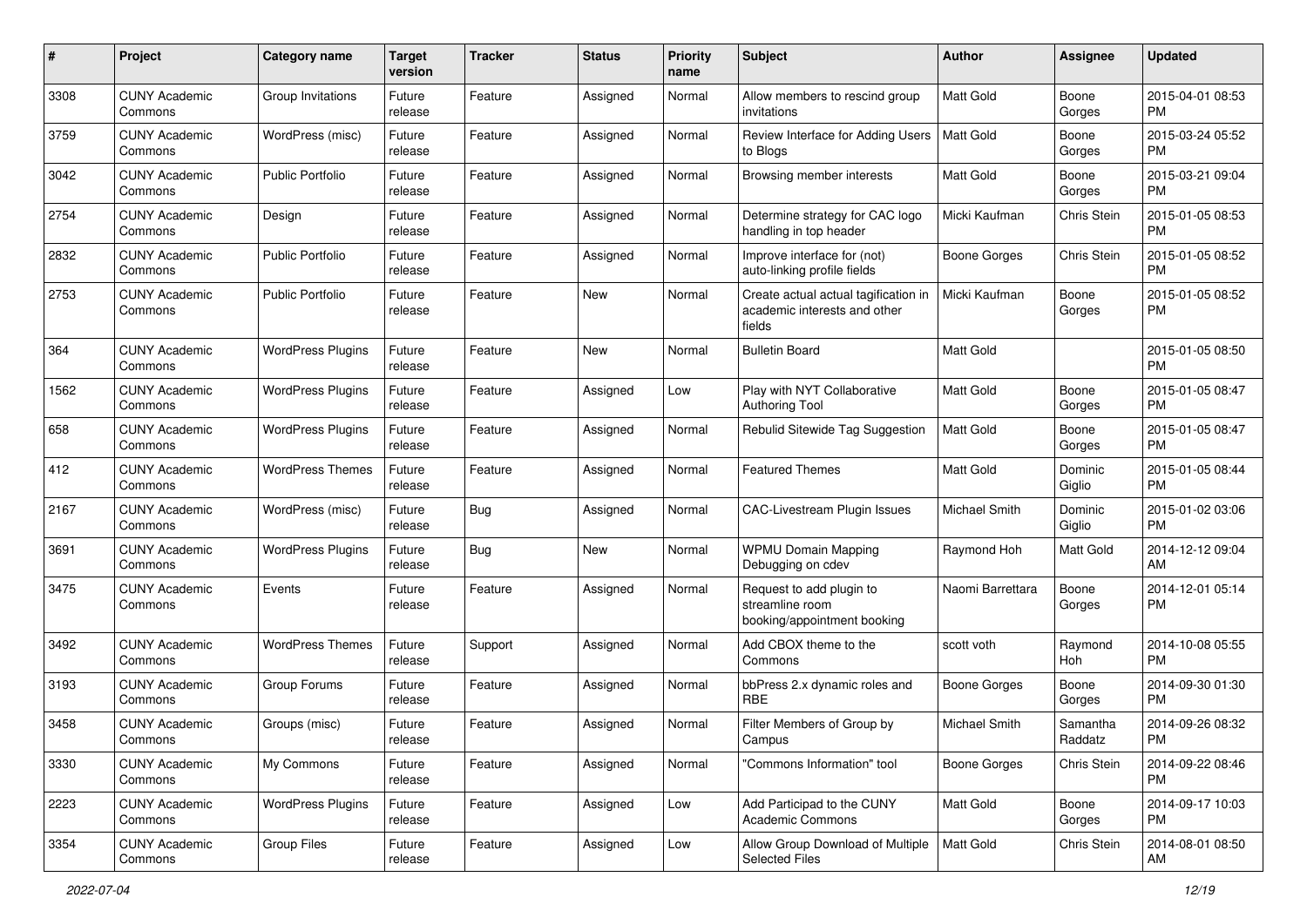| #             | Project                         | <b>Category name</b>     | <b>Target</b><br>version | <b>Tracker</b> | <b>Status</b>        | Priority<br>name | <b>Subject</b>                                                        | Author           | <b>Assignee</b>   | <b>Updated</b>                |
|---------------|---------------------------------|--------------------------|--------------------------|----------------|----------------------|------------------|-----------------------------------------------------------------------|------------------|-------------------|-------------------------------|
| 3220          | <b>CUNY Academic</b><br>Commons | <b>Public Portfolio</b>  | Future<br>release        | Feature        | Assigned             | Normal           | Add indent/outdent option to<br>Formatting Buttons on Profile<br>Page | <b>Matt Gold</b> | Boone<br>Gorges   | 2014-05-21 10:39<br><b>PM</b> |
| 1888          | <b>CUNY Academic</b><br>Commons | Home Page                | Future<br>release        | Feature        | Assigned             | Normal           | Refactor BP MPO Activity Filter to<br>support proper pagination       | Sarah Morgano    | Boone<br>Gorges   | 2014-05-01 07:11<br><b>PM</b> |
| 860           | <b>CUNY Academic</b><br>Commons | Design                   | Future<br>release        | Design/UX      | Assigned             | Normal           | <b>Standardize Button Treatment</b><br>Across the Commons             | Chris Stein      | Chris Stein       | 2014-05-01 09:45<br>AM        |
| 1983          | <b>CUNY Academic</b><br>Commons | Home Page                | Future<br>release        | Feature        | Assigned             | Low              | Media Library integration with<br>Featured Content plugin             | Boone Gorges     | Dominic<br>Giglio | 2014-03-17 10:34<br>AM        |
| 3080          | <b>CUNY Academic</b><br>Commons | <b>Group Files</b>       | Future<br>release        | Feature        | Assigned             | Low              | Create a system to keep track of<br>file changes                      | Matt Gold        | Boone<br>Gorges   | 2014-02-26 10:04<br><b>PM</b> |
| 3048          | <b>CUNY Academic</b><br>Commons | <b>Public Portfolio</b>  | Future<br>release        | Feature        | New                  | Low              | Images for rich text profile fields                                   | Boone Gorges     | Boone<br>Gorges   | 2014-02-19 12:56<br><b>PM</b> |
| $ 940\rangle$ | <b>CUNY Academic</b><br>Commons | Redmine                  | Future<br>release        | Feature        | Assigned             | Low              | Communication with users after<br>releases                            | <b>Matt Gold</b> | Dominic<br>Giglio | 2012-09-09 04:36<br><b>PM</b> |
| 1508          | <b>CUNY Academic</b><br>Commons | WordPress (misc)         | Future<br>release        | Feature        | Assigned             | Normal           | Share login cookies across<br>mapped domains                          | Boone Gorges     | Boone<br>Gorges   | 2012-07-02 12:12<br><b>PM</b> |
| 599           | <b>CUNY Academic</b><br>Commons | <b>BuddyPress</b> (misc) | Future<br>release        | Feature        | Assigned             | Normal           | Consider adding rating plugins for<br><b>BuddyPress/BBPress</b>       | <b>Matt Gold</b> | Boone<br>Gorges   | 2011-08-22 06:50<br><b>PM</b> |
| 585           | <b>CUNY Academic</b><br>Commons | Group Forums             | Future<br>release        | Feature        | Assigned             | Normal           | Merge Forum Topics                                                    | Sarah Morgano    | Boone<br>Gorges   | 2011-07-06 04:11<br><b>PM</b> |
| 635           | <b>CUNY Academic</b><br>Commons | BuddyPress (misc)        | Future<br>release        | Feature        | Assigned             | Normal           | Big Blue Button -<br>Videoconferencing in Groups and<br><b>Blogs</b>  | Matt Gold        | Boone<br>Gorges   | 2011-03-14 03:24<br><b>PM</b> |
| 500           | <b>CUNY Academic</b><br>Commons | BuddyPress (misc)        | Future<br>release        | Feature        | Assigned             | Normal           | Export Group Data                                                     | Matt Gold        | Boone<br>Gorges   | 2010-12-19 12:09<br><b>PM</b> |
| 435           | <b>CUNY Academic</b><br>Commons | <b>BuddyPress</b> (misc) | Future<br>release        | Feature        | Assigned             | Normal           | Include Avatar Images in Forum<br><b>Post Notification Emails</b>     | <b>Matt Gold</b> | Boone<br>Gorges   | 2010-12-08 12:40<br><b>PM</b> |
| 377           | <b>CUNY Academic</b><br>Commons | BuddyPress (misc)        | Future<br>release        | Feature        | Assigned             | Normal           | Like buttons                                                          | Matt Gold        | Boone<br>Gorges   | 2010-11-16 05:13<br><b>PM</b> |
| 58            | <b>CUNY Academic</b><br>Commons | BuddyPress (misc)        | Future<br>release        | Feature        | Assigned             | Low              | Make member search sortable by<br>last name                           | Roberta Brody    | Boone<br>Gorges   | 2010-08-26 02:38<br><b>PM</b> |
| 15210         | <b>CUNY Academic</b><br>Commons | Analytics                | Not tracked              | Design/UX      | New                  | Normal           | Google Analytics improvements                                         | Colin McDonald   | Boone<br>Gorges   | 2022-05-24 10:47<br>AM        |
| 15923         | <b>CUNY Academic</b><br>Commons |                          | Not tracked              | Feature        | Reporter<br>Feedback | Normal           | <b>Bellows Plugin Adjustments</b>                                     | Laurie Hurson    |                   | 2022-04-20 10:10<br>AM        |
| 15816         | <b>CUNY Academic</b><br>Commons |                          | Not tracked              | Support        | New                  | Normal           | slow loading at SPS                                                   | Marilyn Weber    |                   | 2022-04-05 01:26<br><b>PM</b> |
| 15176         | <b>CUNY Academic</b><br>Commons |                          | Not tracked              | Support        | Reporter<br>Feedback | Normal           | Archiving Q Writing & Old<br>Wordpress Sites on the Commons           | Laurie Hurson    |                   | 2022-02-08 10:28<br>AM        |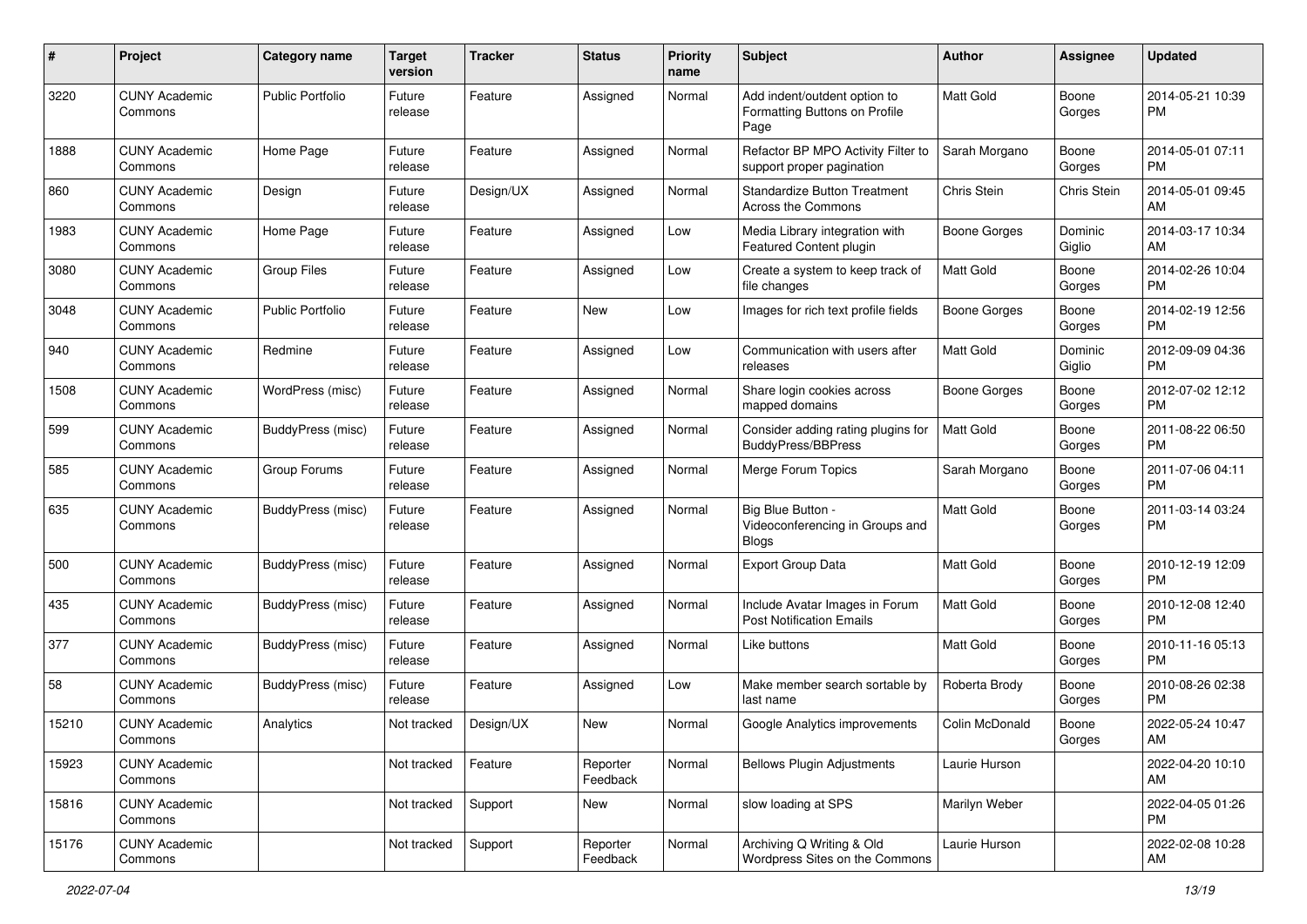| #     | Project                         | <b>Category name</b>    | <b>Target</b><br>version | <b>Tracker</b> | <b>Status</b>        | <b>Priority</b><br>name | <b>Subject</b>                                                | <b>Author</b>           | <b>Assignee</b> | <b>Updated</b>                |
|-------|---------------------------------|-------------------------|--------------------------|----------------|----------------------|-------------------------|---------------------------------------------------------------|-------------------------|-----------------|-------------------------------|
| 15242 | <b>CUNY Academic</b><br>Commons | Performance             | Not tracked              | <b>Bug</b>     | Reporter<br>Feedback | Normal                  | Slugist site                                                  | Raffi<br>Khatchadourian | Boone<br>Gorges | 2022-02-07 11:14<br>AM        |
| 14504 | <b>CUNY Academic</b><br>Commons |                         | Not tracked              | Publicity      | Reporter<br>Feedback | Normal                  | Adding showcases to home page<br>menu                         | Laurie Hurson           | Boone<br>Gorges | 2022-01-19 03:26<br><b>PM</b> |
| 14994 | <b>CUNY Academic</b><br>Commons | cdev.gc.cuny.edu        | Not tracked              | Support        | In Progress          | Normal                  | Clear Cache on CDEV                                           | scott voth              | Raymond<br>Hoh  | 2021-12-07 03:51<br><b>PM</b> |
| 14983 | <b>CUNY Academic</b><br>Commons | WordPress (misc)        | Not tracked              | Support        | Reporter<br>Feedback | Normal                  | "Read More" tag not working                                   | Rebecca Krisel          | Raymond<br>Hoh  | 2021-11-23 01:17<br><b>PM</b> |
| 14911 | <b>CUNY Academic</b><br>Commons | <b>WordPress Themes</b> | Not tracked              | Support        | <b>New</b>           | Normal                  | Twentytwentyone theme                                         | Marilyn Weber           |                 | 2021-10-28 10:37<br>AM        |
| 14900 | <b>CUNY Academic</b><br>Commons |                         | Not tracked              | Support        | Reporter<br>Feedback | Normal                  | previous theme?                                               | Marilyn Weber           |                 | 2021-10-25 10:31<br>AM        |
| 14842 | <b>CUNY Academic</b><br>Commons |                         | Not tracked              | Support        | Reporter<br>Feedback | Normal                  | Question about widgets and block<br>editor                    | Gina Cherry             |                 | 2021-10-06 03:01<br><b>PM</b> |
| 14629 | <b>CUNY Academic</b><br>Commons |                         | Not tracked              | Bug            | Reporter<br>Feedback | Normal                  | Possible Post Order Bug?                                      | <b>Syelle Graves</b>    |                 | 2021-09-14 10:47<br>AM        |
| 14538 | <b>CUNY Academic</b><br>Commons |                         | Not tracked              | Support        | Reporter<br>Feedback | Normal                  | <b>Weebly To Commons</b>                                      | Laurie Hurson           |                 | 2021-09-14 10:47<br>AM        |
| 14475 | <b>CUNY Academic</b><br>Commons |                         | Not tracked              | Publicity      | New                  | Normal                  | OER Showcase Page                                             | Laurie Hurson           | Laurie Hurson   | 2021-09-14 10:46<br>AM        |
| 14394 | <b>CUNY Academic</b><br>Commons |                         | Not tracked              | Feature        | New                  | Normal                  | Commons News Site - redesign                                  | scott voth              | scott voth      | 2021-09-14 10:46<br>AM        |
| 13949 | <b>CUNY Academic</b><br>Commons |                         | Not tracked              | Bug            | New                  | Normal                  | Continued debugging of runaway<br>MySQL connections           | <b>Matt Gold</b>        | Boone<br>Gorges | 2021-09-14 10:42<br>AM        |
| 14483 | <b>CUNY Academic</b><br>Commons | WordPress - Media       | Not tracked              | <b>Bug</b>     | Reporter<br>Feedback | Normal                  | Wordpress PDF Embed Stopped<br>Working after JITP Media Clone | Patrick DeDauw          | Boone<br>Gorges | 2021-05-20 01:51<br><b>PM</b> |
| 14398 | <b>CUNY Academic</b><br>Commons |                         | Not tracked              | Support        | Reporter<br>Feedback | Normal                  | Events plug-in notification problem                           | <b>Marilyn Weber</b>    |                 | 2021-05-11 11:21<br>AM        |
| 14074 | <b>CUNY Academic</b><br>Commons | WordPress (misc)        | Not tracked              | Support        | Reporter<br>Feedback | Normal                  | page password protection problem                              | Marilyn Weber           |                 | 2021-03-02 11:03<br>AM        |
| 13912 | <b>CUNY Academic</b><br>Commons |                         | Not tracked              | Feature        | Hold                 | Low                     | posting "missed schedule"                                     | Marilyn Weber           |                 | 2021-02-23 10:46<br>AM        |
| 13975 | <b>CUNY Academic</b><br>Commons | Social Paper            | Not tracked              | Support        | Reporter<br>Feedback | Normal                  | can't approve comments on Social<br>Paper paper               | Marilyn Weber           |                 | 2021-02-12 09:33<br>AM        |
| 13430 | <b>CUNY Academic</b><br>Commons | Reply By Email          | Not tracked              | Bug            | New                  | Normal                  | Delay in RBE                                                  | Luke Waltzer            | Raymond<br>Hoh  | 2020-10-13 11:16<br>AM        |
| 13328 | <b>CUNY Academic</b><br>Commons | Group Forums            | Not tracked              | Bug            | Reporter<br>Feedback | Normal                  | cross-posting in two related<br>groups                        | Marilyn Weber           | Raymond<br>Hoh  | 2020-09-15 10:39<br><b>PM</b> |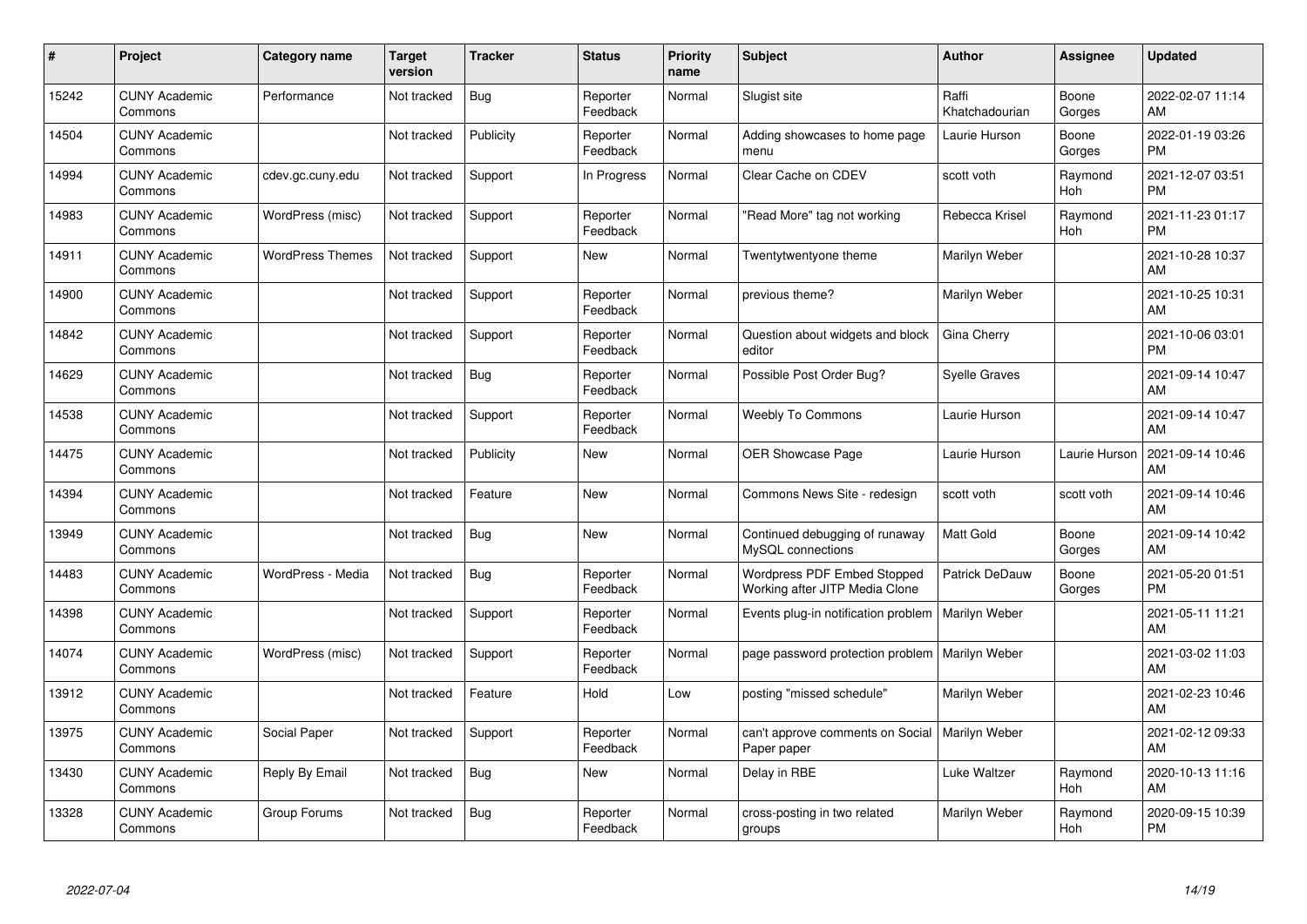| #     | Project                         | Category name            | <b>Target</b><br>version | <b>Tracker</b> | <b>Status</b>        | <b>Priority</b><br>name | <b>Subject</b>                                                                                | <b>Author</b>       | Assignee           | <b>Updated</b>                |
|-------|---------------------------------|--------------------------|--------------------------|----------------|----------------------|-------------------------|-----------------------------------------------------------------------------------------------|---------------------|--------------------|-------------------------------|
| 13286 | <b>CUNY Academic</b><br>Commons |                          | Not tracked              | Support        | <b>New</b>           | Normal                  | problem connecting with<br>WordPress app                                                      | Marilyn Weber       | Raymond<br>Hoh     | 2020-09-08 11:16<br>AM        |
| 13255 | <b>CUNY Academic</b><br>Commons |                          | Not tracked              | Support        | Reporter<br>Feedback | Normal                  | Accessibility problems                                                                        | Marilyn Weber       |                    | 2020-09-01 05:48<br><b>PM</b> |
| 12436 | <b>CUNY Academic</b><br>Commons |                          | Not tracked              | Bug            | Assigned             | Normal                  | Nightly system downtime                                                                       | <b>Boone Gorges</b> |                    | 2020-08-01 09:30<br>AM        |
| 13034 | <b>CUNY Academic</b><br>Commons |                          | Not tracked              | Support        | Reporter<br>Feedback | Normal                  | a site is asking people to join the<br>Commons to get a download                              | Marilyn Weber       |                    | 2020-07-12 07:23<br>AM        |
| 12911 | <b>CUNY Academic</b><br>Commons |                          | Not tracked              | Feature        | New                  | Normal                  | Block access to xmlrpc.php based<br>on User-Agent                                             | Boone Gorges        | Boone<br>Gorges    | 2020-06-09 05:12<br><b>PM</b> |
| 12741 | <b>CUNY Academic</b><br>Commons | <b>WordPress Plugins</b> | Not tracked              | Support        | Reporter<br>Feedback | Normal                  | Tableau Public Viz Block                                                                      | Marilyn Weber       | Raymond<br>Hoh     | 2020-05-12 11:00<br><b>AM</b> |
| 12484 | <b>CUNY Academic</b><br>Commons |                          | Not tracked              | Support        | Reporter<br>Feedback | Normal                  | Sign up Code for COIL Course<br>starting in March                                             | Laurie Hurson       | Matt Gold          | 2020-03-02 02:26<br><b>PM</b> |
| 12438 | <b>CUNY Academic</b><br>Commons | Courses                  | Not tracked              | Bug            | New                  | Normal                  | Site appearing twice                                                                          | Laurie Hurson       | Boone<br>Gorges    | 2020-02-18 01:34<br><b>PM</b> |
| 12392 | <b>CUNY Academic</b><br>Commons | Help/Codex               | Not tracked              | Documentation  | New                  | Normal                  | <b>Updates to Common Commons</b><br>Questions on Help Page                                    | scott voth          | Margaret<br>Galvan | 2020-02-11 10:53<br>AM        |
| 12382 | <b>CUNY Academic</b><br>Commons | Membership               | Not tracked              | Support        | New                  | Normal                  | Email request change                                                                          | Marilyn Weber       | Marilyn<br>Weber   | 2020-02-06 12:56<br><b>PM</b> |
| 12360 | <b>CUNY Academic</b><br>Commons | <b>WordPress Themes</b>  | Not tracked              | Bug            | Reporter<br>Feedback | Normal                  | site just says "DANTE We are<br>currently in maintenance mode,<br>please check back shortly." | Marilyn Weber       |                    | 2020-02-04 12:13<br>PM        |
| 12352 | <b>CUNY Academic</b><br>Commons |                          | Not tracked              | Support        | New                  | Normal                  | "posts list" page builder block<br>option                                                     | Marilyn Weber       |                    | 2020-02-03 01:29<br><b>PM</b> |
| 12350 | <b>CUNY Academic</b><br>Commons | Blogs (BuddyPress)       | Not tracked              | Support        | Reporter<br>Feedback | Normal                  | URL creation problem                                                                          | Marilyn Weber       |                    | 2020-02-03 11:27<br>AM        |
| 12328 | <b>CUNY Academic</b><br>Commons |                          | Not tracked              | Support        | New                  | Normal                  | Sign up Code for Non-CUNY<br>Faculty                                                          | Laurie Hurson       |                    | 2020-01-28 10:25<br>AM        |
| 12247 | <b>CUNY Academic</b><br>Commons | Publicity                | Not tracked              | Support        | <b>New</b>           | Normal                  | <b>Screenshot of First Commons</b><br>Homepage                                                | scott voth          | scott voth         | 2020-01-14 12:08<br><b>PM</b> |
| 12198 | <b>CUNY Academic</b><br>Commons |                          | Not tracked              | Bug            | Reporter<br>Feedback | Normal                  | Duplicate listing in My Sites                                                                 | Tom Harbison        |                    | 2019-12-09 05:50<br><b>PM</b> |
| 12004 | <b>CUNY Academic</b><br>Commons |                          | Not tracked              | Support        | Reporter<br>Feedback | Normal                  | Notifications for spam blog<br>comments                                                       | Gina Cherry         | Raymond<br>Hoh     | 2019-11-01 12:05<br><b>PM</b> |
| 11519 | <b>CUNY Academic</b><br>Commons |                          | Not tracked              | Support        | Assigned             | Normal                  | comment option not appearing                                                                  | Marilyn Weber       |                    | 2019-09-24 10:28<br>AM        |
| 11517 | <b>CUNY Academic</b><br>Commons |                          | Not tracked              | Feature        | Assigned             | Normal                  | wp-accessibility plugin should not<br>strip 'target="_blank"' by default                      | <b>Boone Gorges</b> | Laurie Hurson      | 2019-09-24 09:57<br>AM        |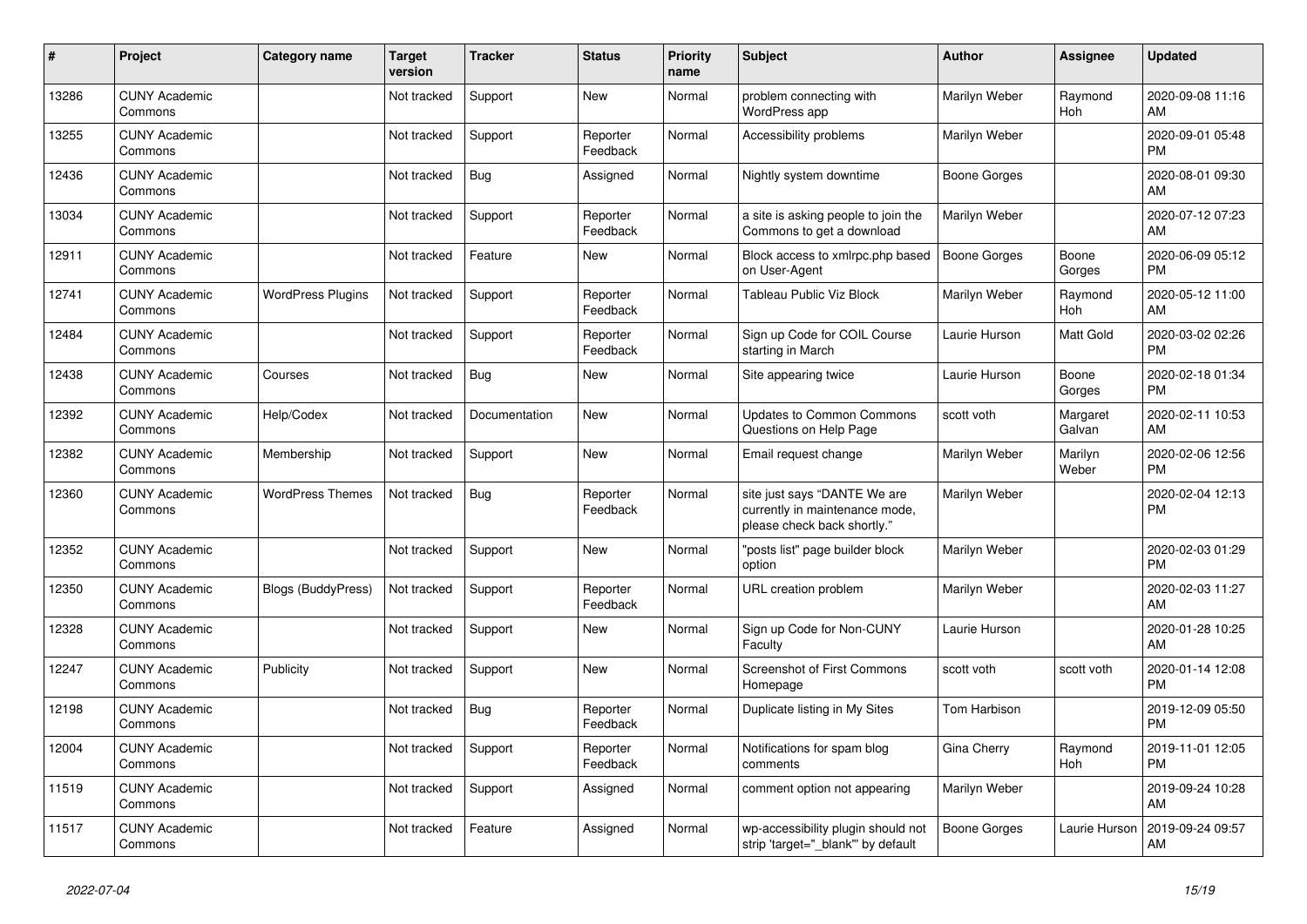| #     | Project                         | <b>Category name</b>     | <b>Target</b><br>version | <b>Tracker</b> | <b>Status</b>        | <b>Priority</b><br>name | <b>Subject</b>                                                                       | <b>Author</b>   | <b>Assignee</b>    | <b>Updated</b>                |
|-------|---------------------------------|--------------------------|--------------------------|----------------|----------------------|-------------------------|--------------------------------------------------------------------------------------|-----------------|--------------------|-------------------------------|
| 11883 | <b>CUNY Academic</b><br>Commons | Help/Codex               | Not tracked              | Support        | New                  | Normal                  | Need Embedding Help Page<br>Update (Tableau)                                         | Anthony Wheeler | scott voth         | 2019-09-24 08:49<br>AM        |
| 11848 | <b>CUNY Academic</b><br>Commons |                          | Not tracked              | Support        | Hold                 | Normal                  | a Dean of Faculty wants to share<br>a large file                                     | Marilyn Weber   |                    | 2019-09-24 08:44<br>AM        |
| 8666  | <b>CUNY Academic</b><br>Commons | Teaching                 | Not tracked              | Documentation  | Assigned             | Normal                  | Create Teaching on the Commons<br>Resource Page                                      | Matt Gold       | Laurie Hurson      | 2019-09-23 03:16<br><b>PM</b> |
| 11545 | <b>CUNY Academic</b><br>Commons | <b>WordPress Plugins</b> | Not tracked              | Support        | New                  | Normal                  | <b>Twitter searches in WordPress</b>                                                 | Gina Cherry     | Matt Gold          | 2019-09-23 01:03<br><b>PM</b> |
| 11879 | <b>CUNY Academic</b><br>Commons |                          | Not tracked              | Bug            | New                  | Normal                  | Hypothesis comments appearing<br>on multiple, different pdfs across<br>blogs         | Laurie Hurson   | Laurie Hurson      | 2019-09-19 02:39<br><b>PM</b> |
| 10273 | <b>CUNY Academic</b><br>Commons | Registration             | Not tracked              | Support        | Reporter<br>Feedback | Normal                  | users combining CF and campus<br>address                                             | Marilyn Weber   |                    | 2019-09-18 10:58<br>AM        |
| 10678 | <b>CUNY Academic</b><br>Commons |                          | Not tracked              | Bug            | Reporter<br>Feedback | High                    | Newsletter Plugin Not Sending<br>Out Newsletters                                     | Mark Webb       | Boone<br>Gorges    | 2019-09-16 09:38<br><b>PM</b> |
| 11787 | <b>CUNY Academic</b><br>Commons |                          | Not tracked              | Support        | Reporter<br>Feedback | Normal                  | automated comments notifications<br>on ZenDesk                                       | Marilyn Weber   |                    | 2019-08-26 06:18<br><b>PM</b> |
| 11771 | <b>CUNY Academic</b><br>Commons |                          | Not tracked              | Support        | Reporter<br>Feedback | Normal                  | post displays in sections                                                            | Marilyn Weber   |                    | 2019-08-20 10:34<br>AM        |
| 11493 | <b>CUNY Academic</b><br>Commons | Domain Mapping           | Not tracked              | Support        | Reporter<br>Feedback | Normal                  | Domain Mapping Request - Talia<br>Schaffer                                           | scott voth      | <b>Matt Gold</b>   | 2019-08-06 08:39<br>AM        |
| 11624 | <b>CUNY Academic</b><br>Commons | WordPress (misc)         | Not tracked              | Support        | New                  | Normal                  | Change pages into posts or swap<br>database for a Commons site?                      | Stephen Klein   | Raymond<br>Hoh     | 2019-07-09 11:04<br>AM        |
| 11556 | <b>CUNY Academic</b><br>Commons | Courses                  | Not tracked              | Bug            | Reporter<br>Feedback | Normal                  | Instructor name given in course<br>listing                                           | Tom Harbison    |                    | 2019-06-25 04:12<br><b>PM</b> |
| 11509 | <b>CUNY Academic</b><br>Commons |                          | Not tracked              | Support        | Reporter<br>Feedback | Normal                  | deleted Page causing a Menu<br>problem?                                              | Marilyn Weber   |                    | 2019-06-04 09:54<br>AM        |
| 11415 | <b>CUNY Academic</b><br>Commons | <b>WordPress Plugins</b> | Not tracked              | Bug            | Reporter<br>Feedback | Normal                  | <b>Blog Subscriptions in Jetpack</b>                                                 | Laurie Hurson   |                    | 2019-05-14 10:34<br>AM        |
| 11393 | <b>CUNY Academic</b><br>Commons |                          | Not tracked              | Publicity      | New                  | Normal                  | After 1.15 release, ceate a hero<br>slide and post about adding a site<br>to a group | scott voth      | Patrick<br>Sweeney | 2019-05-14 10:32<br>AM        |
| 11386 | <b>CUNY Academic</b><br>Commons | WordPress - Media        | Not tracked              | Support        | Reporter<br>Feedback | Normal                  | disappearing images                                                                  | scott voth      | Boone<br>Gorges    | 2019-05-14 10:32<br>AM        |
| 11449 | <b>CUNY Academic</b><br>Commons | WordPress - Media        | Not tracked              | Support        | Reporter<br>Feedback | Normal                  | Cloning Media Library for JITP<br>from Staging to Production Site                    | Patrick DeDauw  | Boone<br>Gorges    | 2019-05-13 12:00<br><b>PM</b> |
| 11149 | <b>CUNY Academic</b><br>Commons |                          | Not tracked              | Support        | Reporter<br>Feedback | Normal                  | comments getting blocked                                                             | Marilyn Weber   | Raymond<br>Hoh     | 2019-03-26 11:40<br>AM        |
| 11120 | <b>CUNY Academic</b><br>Commons | <b>WordPress Plugins</b> | Not tracked              | Bug            | Reporter<br>Feedback | Normal                  | Events Manager Events Not<br>Showing Up                                              | Mark Webb       |                    | 2019-02-27 04:10<br><b>PM</b> |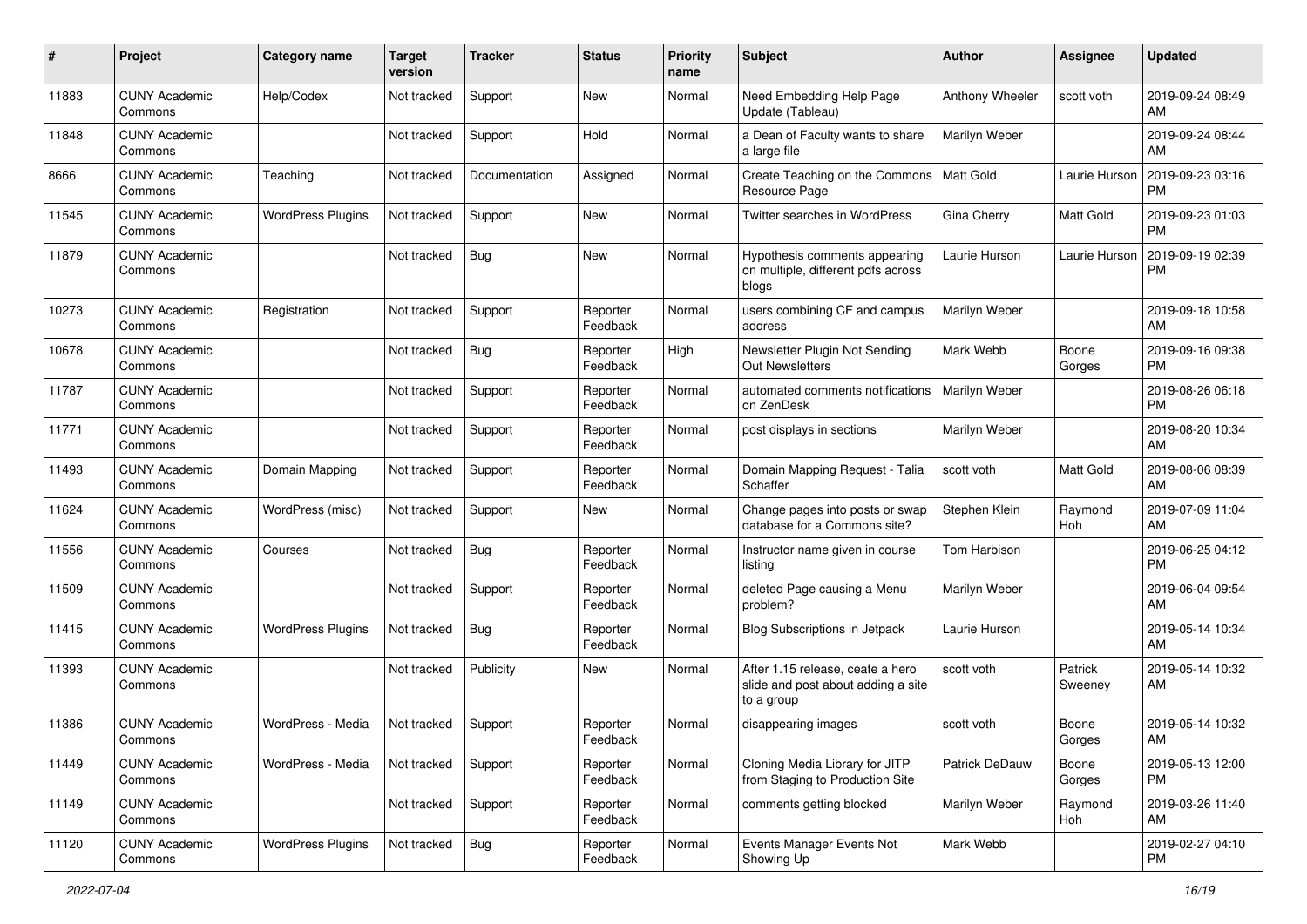| #     | <b>Project</b>                  | Category name              | <b>Target</b><br>version | <b>Tracker</b> | <b>Status</b>        | <b>Priority</b><br>name | <b>Subject</b>                                                                                                                               | <b>Author</b>           | Assignee         | <b>Updated</b>                |
|-------|---------------------------------|----------------------------|--------------------------|----------------|----------------------|-------------------------|----------------------------------------------------------------------------------------------------------------------------------------------|-------------------------|------------------|-------------------------------|
| 11077 | <b>CUNY Academic</b><br>Commons | Events                     | Not tracked              | Feature        | Reporter<br>Feedback | Normal                  | Show event category description<br>in event list view                                                                                        | Raffi<br>Khatchadourian |                  | 2019-02-12 10:38<br><b>PM</b> |
| 10982 | <b>CUNY Academic</b><br>Commons | Domain Mapping             | Not tracked              | Support        | Reporter<br>Feedback | Normal                  | <b>CNAME</b> question                                                                                                                        | scott voth              |                  | 2019-01-22 04:29<br><b>PM</b> |
| 10839 | <b>CUNY Academic</b><br>Commons | About page                 | Not tracked              | Support        | New                  | Normal                  | <b>Mission Statement Needs</b><br>Revision                                                                                                   | scott voth              | Matt Gold        | 2018-12-26 10:58<br>AM        |
| 10794 | <b>CUNY Academic</b><br>Commons | Performance                | Not tracked              | Bug            | <b>New</b>           | Normal                  | Memcached connection<br>occasionally breaks                                                                                                  | Boone Gorges            | Boone<br>Gorges  | 2018-12-06 03:30<br><b>PM</b> |
| 10769 | <b>CUNY Academic</b><br>Commons | <b>WordPress Themes</b>    | Not tracked              | <b>Bug</b>     | Reporter<br>Feedback | Normal                  | 2011 Theme Sidebar                                                                                                                           | Mark Webb               |                  | 2018-12-04 04:09<br><b>PM</b> |
| 10657 | <b>CUNY Academic</b><br>Commons |                            | Not tracked              | Support        | Reporter<br>Feedback | Normal                  | child theme problems                                                                                                                         | Marilyn Weber           |                  | 2018-11-08 01:19<br><b>PM</b> |
| 10262 | <b>CUNY Academic</b><br>Commons |                            | Not tracked              | Bug            | Reporter<br>Feedback | Normal                  | Newsletter Plugin: Broken Image<br>at Bottom of All Newsletters                                                                              | Mark Webb               | Raymond<br>Hoh   | 2018-08-30 05:17<br><b>PM</b> |
| 9979  | <b>CUNY Academic</b><br>Commons | <b>Email Notifications</b> | Not tracked              | <b>Bug</b>     | Reporter<br>Feedback | Normal                  | Reports of slow email activation<br>emails                                                                                                   | <b>Matt Gold</b>        | Boone<br>Gorges  | 2018-08-29 09:40<br><b>PM</b> |
| 10040 | <b>CUNY Academic</b><br>Commons | WordPress (misc)           | Not tracked              | <b>Bug</b>     | Reporter<br>Feedback | Normal                  | User doesn't see full list of themes                                                                                                         | <b>Matt Gold</b>        | Boone<br>Gorges  | 2018-07-25 10:12<br>AM        |
| 9941  | <b>CUNY Academic</b><br>Commons | Wiki                       | Not tracked              | Support        | Assigned             | Normal                  | Wiki functionality                                                                                                                           | <b>Matt Gold</b>        | Boone<br>Gorges  | 2018-06-26 10:57<br>AM        |
| 9515  | <b>CUNY Academic</b><br>Commons | <b>WordPress Plugins</b>   | Not tracked              | Bug            | Reporter<br>Feedback | Normal                  | Text to Speech plugin - "More<br>Slowly" checkbox not working                                                                                | scott voth              | Boone<br>Gorges  | 2018-06-13 02:26<br><b>PM</b> |
| 9908  | <b>CUNY Academic</b><br>Commons |                            | Not tracked              | Feature        | New                  | Normal                  | Is it possible to send email<br>updates to users (or an email<br>address not on the list) for only a<br>single page AFTER being<br>prompted? | <b>Michael Shields</b>  | scott voth       | 2018-06-11 01:34<br><b>PM</b> |
| 9729  | <b>CUNY Academic</b><br>Commons | <b>SEO</b>                 | Not tracked              | Support        | <b>New</b>           | Normal                  | 503 Errors showing on<br>newlaborforum.cuny.edu                                                                                              | Diane Krauthamer        | Raymond<br>Hoh   | 2018-05-22 04:48<br><b>PM</b> |
| 8607  | <b>CUNY Academic</b><br>Commons |                            | Not tracked              | Support        | <b>New</b>           | Normal                  | Paypal?                                                                                                                                      | Marilyn Weber           | Matt Gold        | 2018-05-15 01:37<br><b>PM</b> |
| 9643  | <b>CUNY Academic</b><br>Commons | Publicity                  | Not tracked              | Feature        | <b>New</b>           | Normal                  | Create a page on the Commons<br>for logos etc.                                                                                               | Stephen Real            | Stephen Real     | 2018-04-24 10:53<br>AM        |
| 9420  | <b>CUNY Academic</b><br>Commons | cuny.is                    | Not tracked              | Feature        | <b>New</b>           | Normal                  | Request for http://cuny.is/streams                                                                                                           | Raffi<br>Khatchadourian | Marilyn<br>Weber | 2018-04-02 10:08<br>AM        |
| 9346  | <b>CUNY Academic</b><br>Commons | WordPress (misc)           | Not tracked              | Bug            | New                  | Normal                  | Clone cetls.bmcc.cuny.edu for<br>development                                                                                                 | Owen Roberts            | Raymond<br>Hoh   | 2018-03-06 05:35<br><b>PM</b> |
| 8991  | <b>CUNY Academic</b><br>Commons | Reply By Email             | Not tracked              | Bug            | Hold                 | Normal                  | RBE duplicate email message<br>issue                                                                                                         | Matt Gold               | Raymond<br>Hoh   | 2018-02-18 08:53<br><b>PM</b> |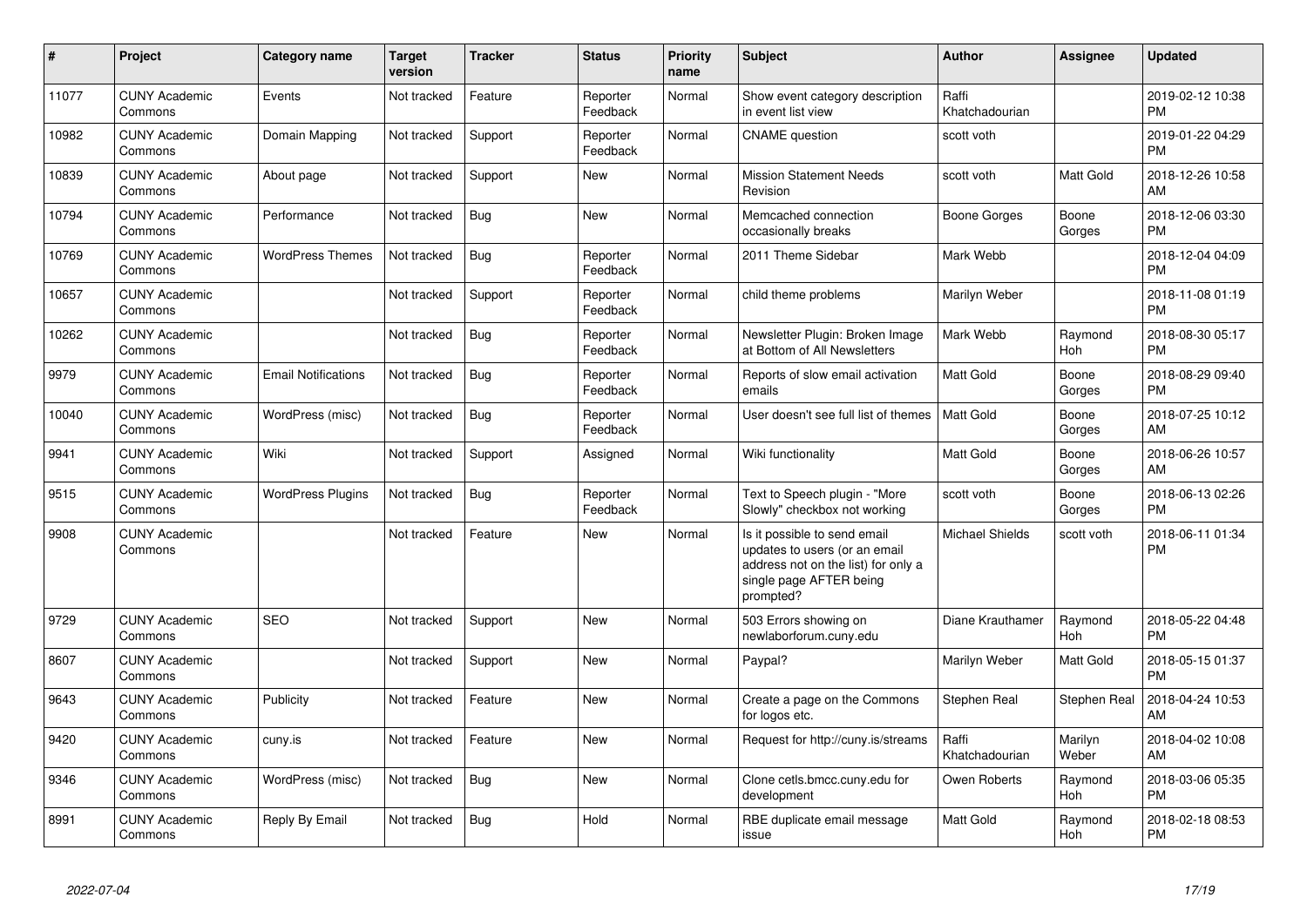| #    | Project                         | Category name    | <b>Target</b><br>version | <b>Tracker</b> | <b>Status</b>        | <b>Priority</b><br>name | <b>Subject</b>                                                                        | <b>Author</b>    | Assignee             | <b>Updated</b>                |
|------|---------------------------------|------------------|--------------------------|----------------|----------------------|-------------------------|---------------------------------------------------------------------------------------|------------------|----------------------|-------------------------------|
| 9060 | <b>CUNY Academic</b><br>Commons | Commons In A Box | Not tracked              | Bug            | Hold                 | Normal                  | Problems with CBox image library<br>/ upload                                          | Lisa Rhody       | Raymond<br>Hoh       | 2018-01-10 03:26<br><b>PM</b> |
| 9015 | <b>CUNY Academic</b><br>Commons | Groups (misc)    | Not tracked              | Outreach       | Assigned             | Normal                  | Email group admins the email<br>addresses of their groups                             | Matt Gold        | Matt Gold            | 2018-01-02 09:54<br>AM        |
| 8976 | <b>CUNY Academic</b><br>Commons | Reply By Email   | Not tracked              | Feature        | Assigned             | Normal                  | Package RBE new topics posting?                                                       | <b>Matt Gold</b> | Raymond<br>Hoh       | 2017-12-04 02:34<br><b>PM</b> |
| 3615 | <b>CUNY Academic</b><br>Commons | Redmine          | Not tracked              | Feature        | <b>New</b>           | Low                     | Create Redmine issues via email                                                       | Dominic Giglio   | Boone<br>Gorges      | 2017-11-16 11:36<br>AM        |
| 8898 | <b>CUNY Academic</b><br>Commons | Social Paper     | Not tracked              | Feature        | Assigned             | Normal                  | Usage data on docs and social<br>paper                                                | Matt Gold        | Matt Gold            | 2017-11-16 11:32<br>AM        |
| 8837 | <b>CUNY Academic</b><br>Commons |                  | Not tracked              | Feature        | Assigned             | Normal                  | Create a form to request info from<br>people requesting premium<br>themes and plugins | <b>Matt Gold</b> | Marilyn<br>Weber     | 2017-11-14 03:35<br><b>PM</b> |
| 8902 | <b>CUNY Academic</b><br>Commons | Design           | Not tracked              | Feature        | Assigned             | Normal                  | Report back on research on<br><b>BuddyPress themes</b>                                | Matt Gold        | <b>Michael Smith</b> | 2017-11-10 12:31<br><b>PM</b> |
| 8440 | <b>CUNY Academic</b><br>Commons | Onboarding       | Not tracked              | <b>Bug</b>     | New                  | Normal                  | Create Test Email Accounts for<br><b>Onboarding Project</b>                           | Stephen Real     | Stephen Real         | 2017-08-01 09:49<br><b>PM</b> |
| 7828 | <b>CUNY Academic</b><br>Commons |                  | Not tracked              | Feature        | Assigned             | Normal                  | Theme Assessment 2017                                                                 | Margaret Galvan  | Margaret<br>Galvan   | 2017-05-02 10:41<br><b>PM</b> |
| 7928 | <b>CUNY Academic</b><br>Commons | Group Forums     | Not tracked              | Bug            | New                  | Normal                  | Duplicate Forum post                                                                  | Luke Waltzer     | Raymond<br>Hoh       | 2017-04-11 09:27<br><b>PM</b> |
| 6995 | <b>CUNY Academic</b><br>Commons | Home Page        | Not tracked              | <b>Bug</b>     | Assigned             | Normal                  | member filter on homepage not<br>workina                                              | Matt Gold        | Raymond<br>Hoh       | 2016-12-11 09:46<br><b>PM</b> |
| 6665 | <b>CUNY Academic</b><br>Commons |                  | Not tracked              | Publicity      | <b>New</b>           | Normal                  | Dead Link in 1.10 announcement<br>post                                                | Paige Dupont     | Stephen Real         | 2016-12-01 03:11<br><b>PM</b> |
| 6644 | <b>CUNY Academic</b><br>Commons |                  | Not tracked              | Bug            | Reporter<br>Feedback | High                    | White Screen at Login Pge                                                             | Luke Waltzer     | Raymond<br>Hoh       | 2016-11-21 10:34<br><b>PM</b> |
| 6671 | <b>CUNY Academic</b><br>Commons | Reply By Email   | Not tracked              | <b>Bug</b>     | Assigned             | Normal                  | "Post too often" RBE error<br>message                                                 | Matt Gold        | Raymond<br>Hoh       | 2016-11-11 09:55<br>AM        |
| 6298 | <b>CUNY Academic</b><br>Commons | User Experience  | Not tracked              | Design/UX      | Assigned             | Normal                  | Examine data from survey                                                              | Matt Gold        | Margaret<br>Galvan   | 2016-10-14 12:16<br><b>PM</b> |
| 6115 | <b>CUNY Academic</b><br>Commons | Publicity        | Not tracked              | Feature        | Assigned             | Normal                  | create digital signage for GC                                                         | <b>Matt Gold</b> | scott voth           | 2016-10-11 10:09<br><b>PM</b> |
| 5679 | <b>CUNY Academic</b><br>Commons | Analytics        | Not tracked              | Feature        | New                  | Normal                  | Logged In Users for GA                                                                | Valerie Townsend | Valerie<br>Townsend  | 2016-06-11 09:49<br>AM        |
| 3657 | <b>CUNY Academic</b><br>Commons | WordPress (misc) | Not tracked              | Feature        | New                  | Normal                  | Create alert for GC email<br>addresses                                                | <b>Matt Gold</b> | Matt Gold            | 2016-04-14 11:29<br><b>PM</b> |
| 5298 | <b>CUNY Academic</b><br>Commons |                  | Not tracked              | Publicity      | <b>New</b>           | Normal                  | Survey Pop-Up Text                                                                    | Samantha Raddatz | Samantha<br>Raddatz  | 2016-03-22 12:27<br><b>PM</b> |